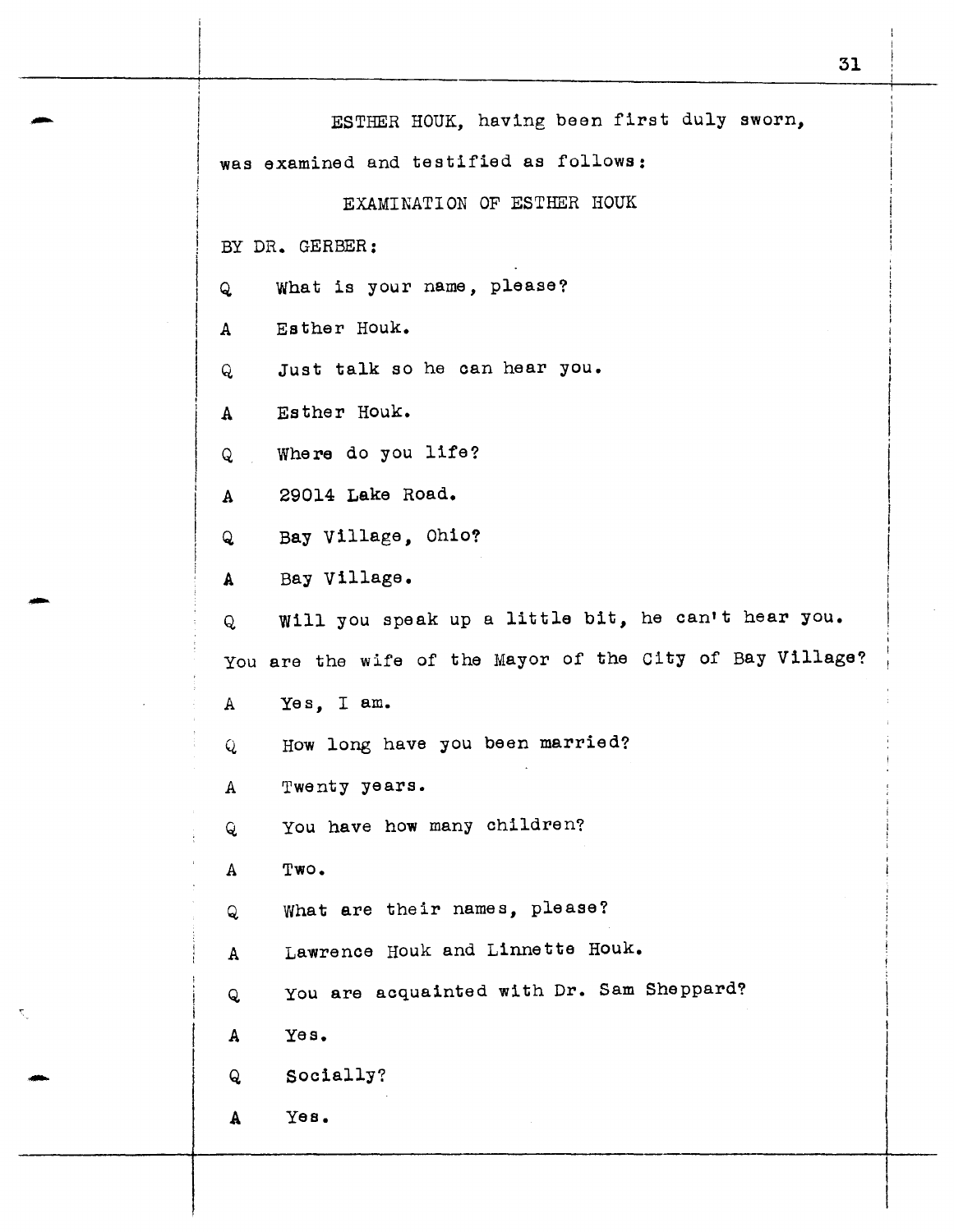Q Is he your family physician? A My mother-in-law's family physician. Q Not yours personally? A I have had Dr. Sam as a physician. Q You were acquainted with Marilyn Sheppard, his wife? A Yes. Q How long have you been acquainted with her? A We became acquainted possibly eight or ten months after they moved here, into their present home. Q Eight or ten months after they moved into their present home? A Yes. Q Where they now reside? A Yes. Q How long ago did they move in? A I believe they moved in in July or August of '51. Q can you recall where you were on July 3 of this year, that is Saturday, July 3? A I was at home, to my recollection, all day and all evening. Q Did you go to any stores, make any purchases anyplace? A Q It is possible, but I don't think so. Did you visit with anyone? A I dontt remember.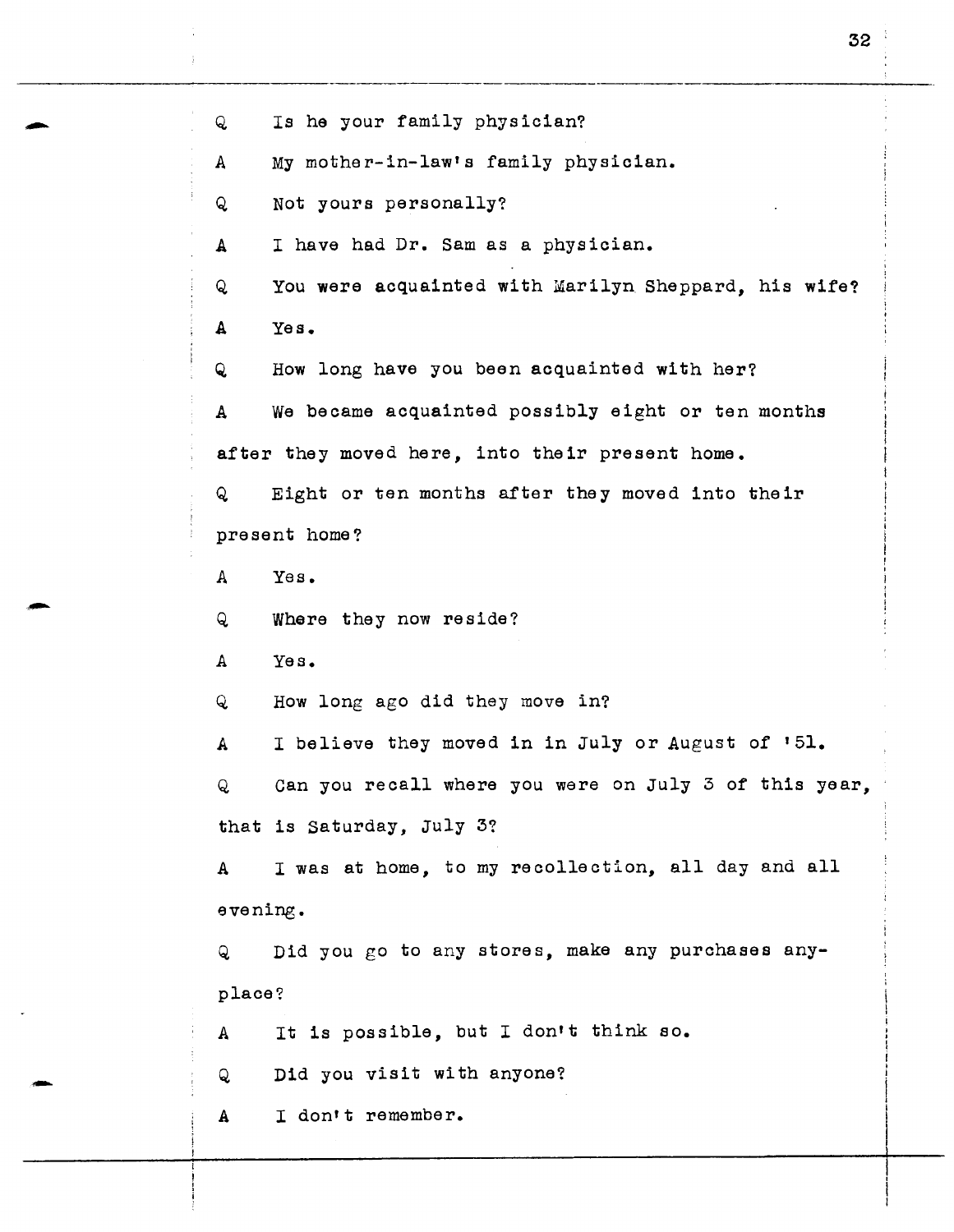Q Did you visit with Marilyn and Sam Sheppard on July 3? A No. Q Did you talk to them by telephone? A No. Q On July 3? A No. Q Do you recall what time your husband came home on July 3? A After work.  $Q = Is that --$ A Possibly 6:30. Q Is that the usual time for him to come home on a Saturday? A Yes. Q From 6:30 P. M. then could you recall what you and your husband did? A Well, he watched the fight on television, and we went down to the lake to watch the fireworks at Edgewater Park until probably 10:30. Q You say, who is we? A My husband and I. Q I mean, to watch the fireworks? A Yes. Q That is, the lake in the back, in the front of the house or the back of the house?

-

-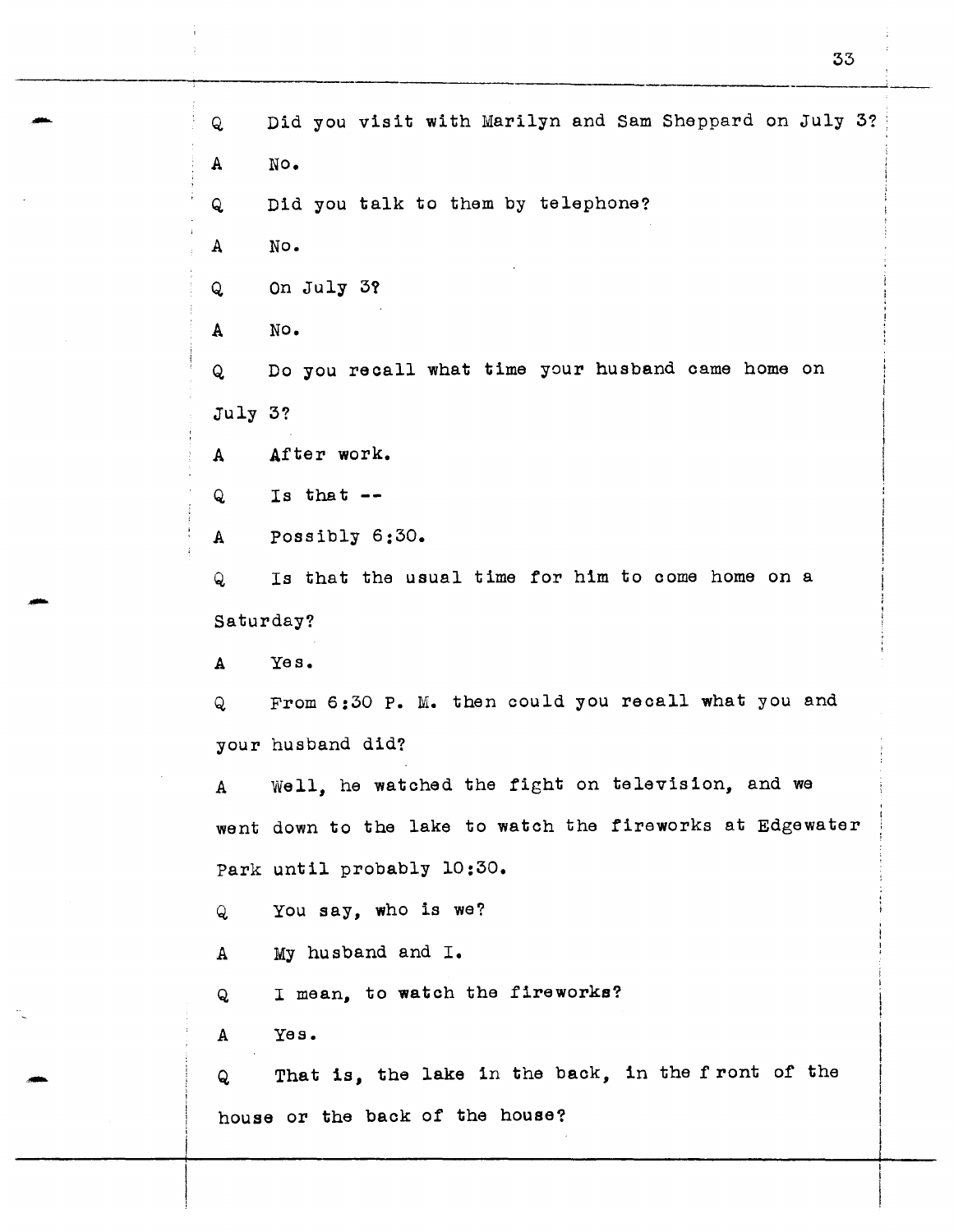A We went down to the lake. We consider it the back of the house.

Q You were able to see the fireworks in Cleveland? A Edgewater Park.

Q At Edgewater Park. Now, go ahead.

A We came up and my husband watched the ball game. Our daughter and son came home, and our son listened to the ball game with his father and our daughter and <sup>I</sup> watched the movie on television. They had the portable radio in the living room for the ball game, and we watched television at the same time.

Q How long did you listen to the radio and watch te le vis ion?

A I believe the ball game was over very shortly before the movie was over, and I think it was probably between 12:30 or quarter of 1:00.

Q During that time did you have any telephone calls from the Sheppard home?

A No.

-

-

Q Did you see the Sam Sheppards that night?

A No.

Q Across the lots?

A No.

Q You didn't talk to them?

A No.

i

I I

I

,. ! I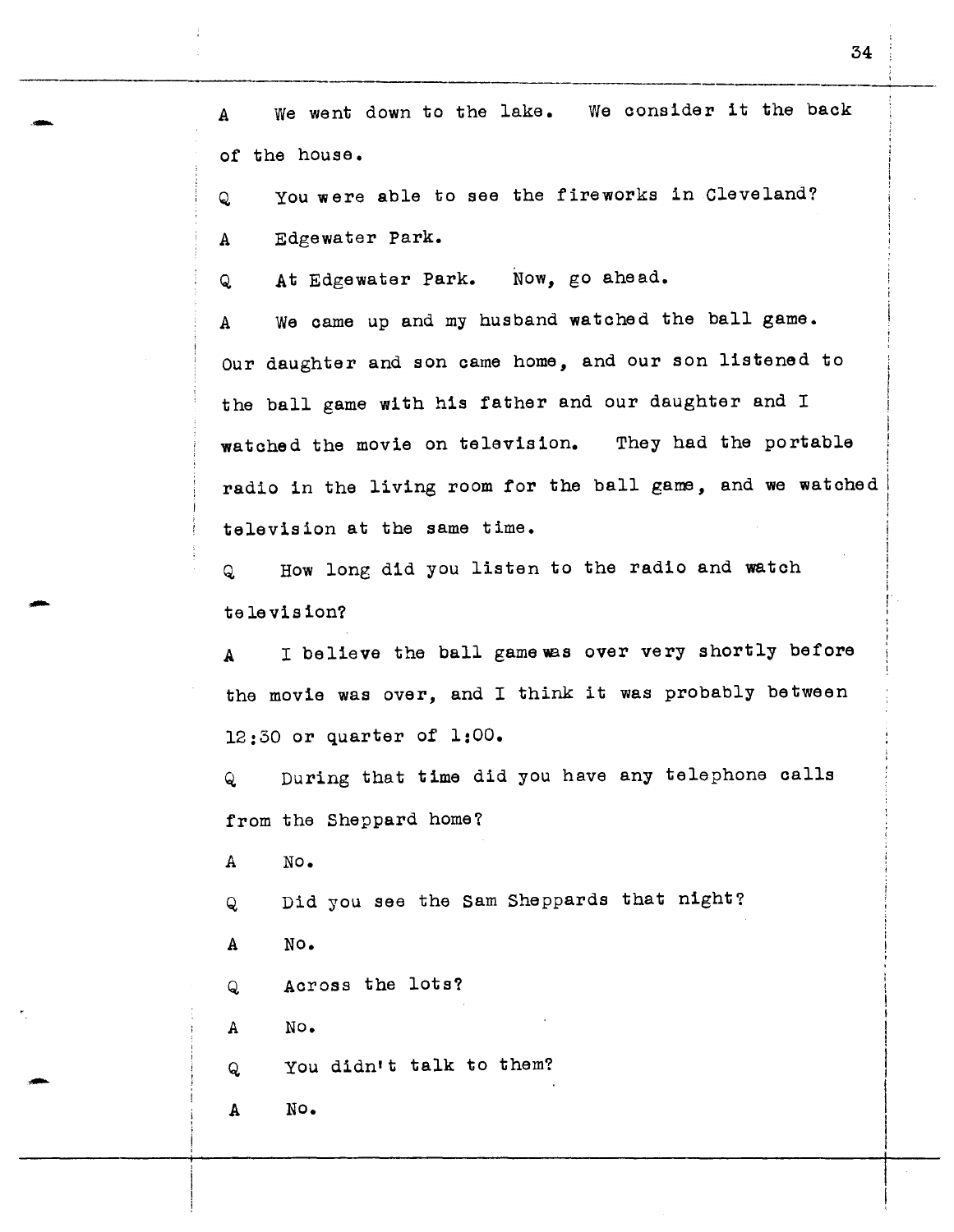Q By telephone?

A No.

Q After watching the ball game and listening to the ball game and watching the television, what happened then in your home?

A My husband and the children went to bed. I was not sleepy, so I took a copy of a magazine I had saved to read one story, and decided since I could sleep in Sunday morning, I would read that story at that time. So <sup>I</sup> read the magazine.

until about what time?  $Q$ 

A Until possibly 2:30.

Q Can you tell me approximately how many feet or yards that you live from the Sheppard home?

A Probably, considering the lot sizes, we live 200 feet.

Q During her life did you ever call back and forth across lots?

A No.

Q Did you hear anything out of the ordinary at the time that you were up until 2:30 in the neighborhood?

A No.

Q Did you hear any noises whatsoever?

A No.

Q No shouting?

A No.

I I  $\mathbf{I}$  $\mathbf{I}$ 

 $\vert$ 

 $\overline{\phantom{a}}$ 

 $\begin{array}{|c|c|} \hline \hline \hline \hline \hline \hline \end{array}$ 

 $\mathbf{I}$ I ! I I I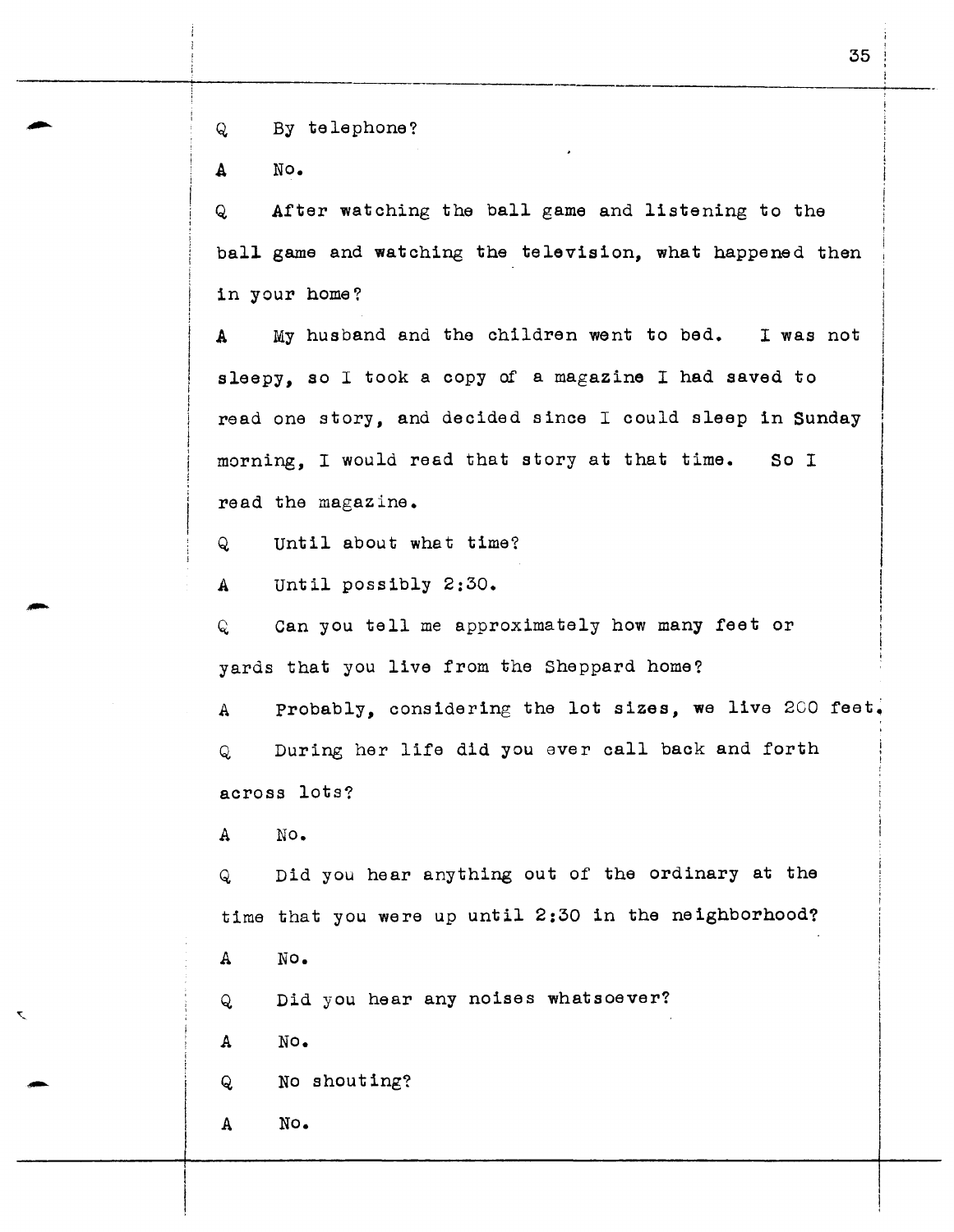Q was anyone on the beach, did you hear anyone on the beach? A No, not that night. Q That night, I am talking about Saturday night now. A Yes. Q You went, then returned around 2:30? A No, it must have been about 3:00. Q 3:00? A Before I retired. Q Your husband had previously retired? A Yes. Q And your mother-in-law? A Yes. Q For the record I neglected to get it, what is your mother-in-law's name? A Pearl Houk. Q How old is she? A seventy-seven. Q Your mother-in-law and your two children and your husband had retired? A Yes. <sup>Q</sup>You were the only one up in your home? A Yes. I I I  $\mathbf{I}$  $\vert$ Q Did you receive any telephone calls during that time? <sup>A</sup>None that I recall.

-

-

36

i

l

 $\vert$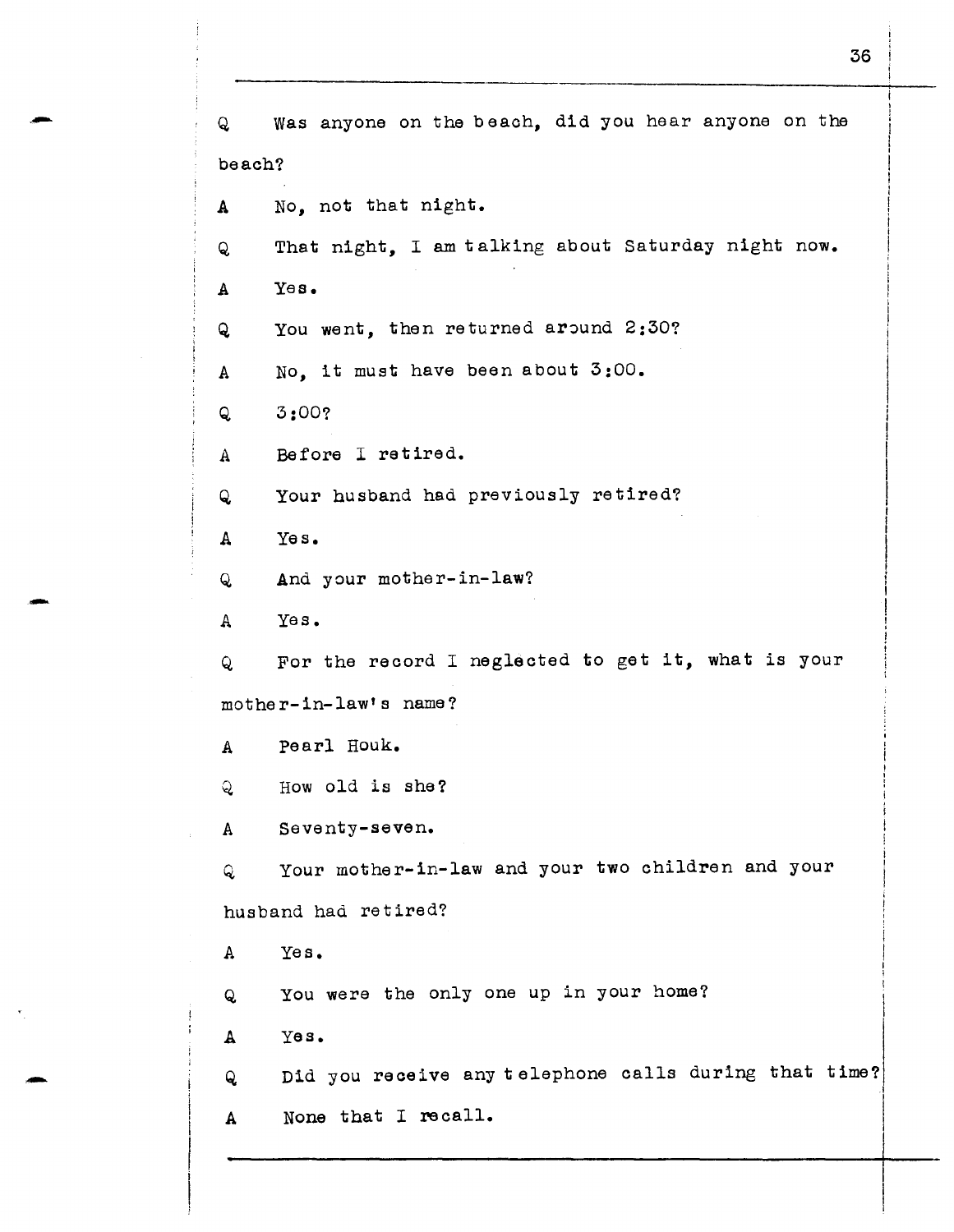Q Then you retired. What do you remember next? A A phone call which in itself is not unusual at our house. I heard my husband, the tone of my husband's voice, which is probably what really awakened me. Q What did you hear? A I can't remember exactly the words. <sup>Q</sup>What is the substance of it? I I ' I I A The substance was that something terrible had happened. <sup>I</sup>believe he wanted Sam to repeat, because he couldn't realize what Sam said. 1 Q Did you know he was talking to Sam Sheppard? A No. He must have asked something like, "What is that again?" or "Tell me again." Q Well, did you know who he was talking to? *<sup>A</sup>*Not until after he hung up and I asked him what the trouble was. Q Then what did he say? A He said, I can't remember his exact words. Q But in substance? A He said something to the effect come quick. Sam said somebody tried to murder Marilyn. Q What time was this? I A I didn't look at the clock.  $\mathbf{I}$ I Q Do you have any idea as to the time? I I A  $\;$  I have gotten an idea since, but at that time I had no $\;$ 

-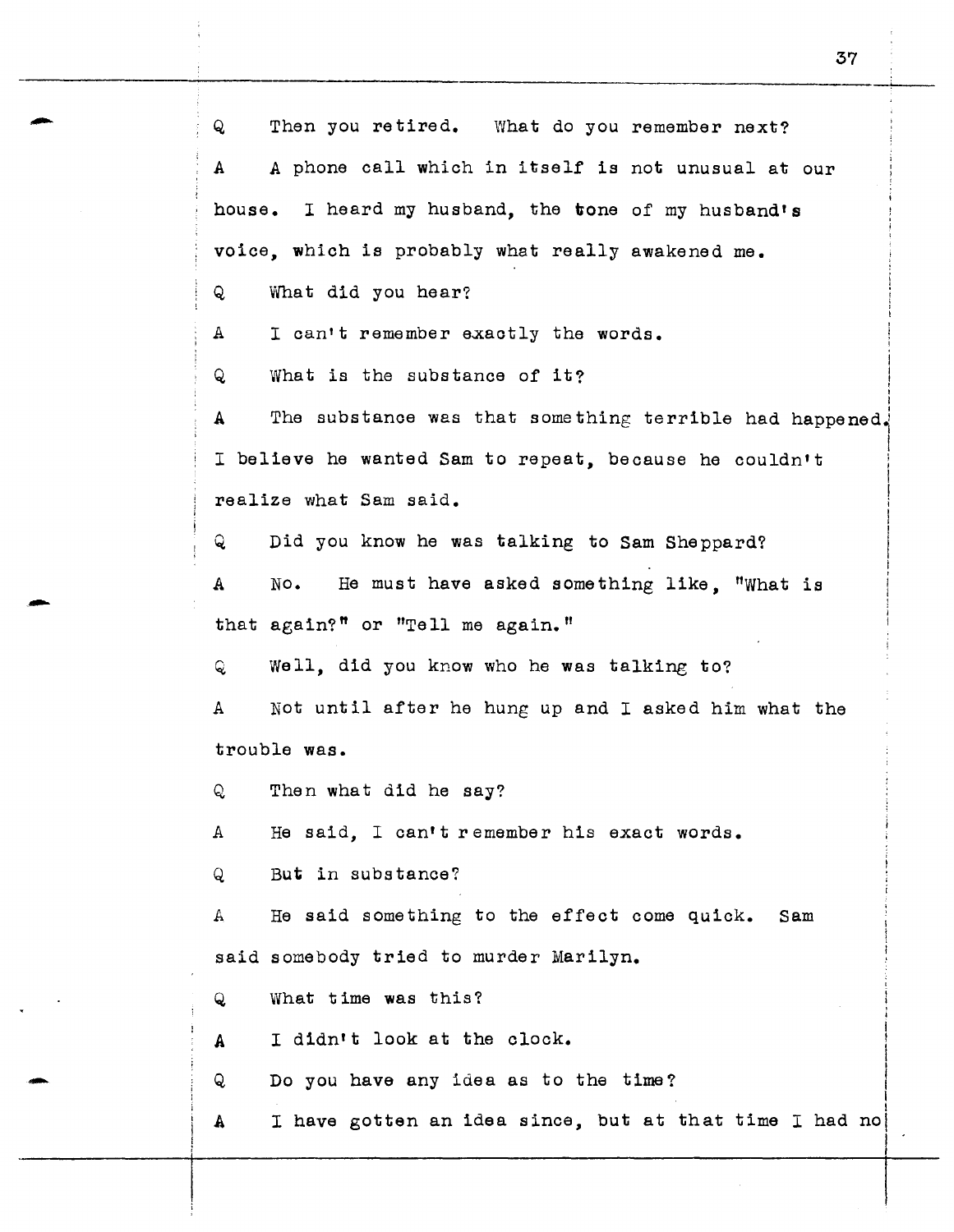| idea.                                                                 |  |  |  |  |  |  |
|-----------------------------------------------------------------------|--|--|--|--|--|--|
| What time?<br>Q.                                                      |  |  |  |  |  |  |
| I gather the time was around 6:00. I thought I heard<br>A             |  |  |  |  |  |  |
| someone say the police call had gone in at 6:05. but I                |  |  |  |  |  |  |
| don't know that is where $-$ -                                        |  |  |  |  |  |  |
| Was it daylight or was it daybreak?<br>Q                              |  |  |  |  |  |  |
| It was light enough so that I had no trouble dressing<br>$\mathbf{A}$ |  |  |  |  |  |  |
| or finding my way around. I don't recall looking at the               |  |  |  |  |  |  |
| sky to see whether the sun was up or not.                             |  |  |  |  |  |  |
| You were up until around 3:00 o'clock. What was the<br>Q              |  |  |  |  |  |  |
| weather?                                                              |  |  |  |  |  |  |
| It was cool and very windy when I went to bed.<br>A                   |  |  |  |  |  |  |
| Were your windows up?<br>Q                                            |  |  |  |  |  |  |
| Yes.<br>A                                                             |  |  |  |  |  |  |
| You heard no out-of-the-ordinary noises?<br>Q                         |  |  |  |  |  |  |
| No.<br>А                                                              |  |  |  |  |  |  |
| Now $--$ did you have something $--$<br>Q                             |  |  |  |  |  |  |
| Well, the lake makes so much noise there.<br>А                        |  |  |  |  |  |  |
| Was it cool enough so that you had to wear a jacket?<br>Q             |  |  |  |  |  |  |
| I had a fire in the fireplace that evening.<br>A                      |  |  |  |  |  |  |
| Now, after this conversation with your husband when<br>Q              |  |  |  |  |  |  |
| you were awakened by the telephone call, will you relate              |  |  |  |  |  |  |
| just what you did without me interrupting, just go ahead              |  |  |  |  |  |  |
| and relate it?                                                        |  |  |  |  |  |  |
| Well, I grabbed a pair of slacks and a tee shirt that<br>A            |  |  |  |  |  |  |

82

-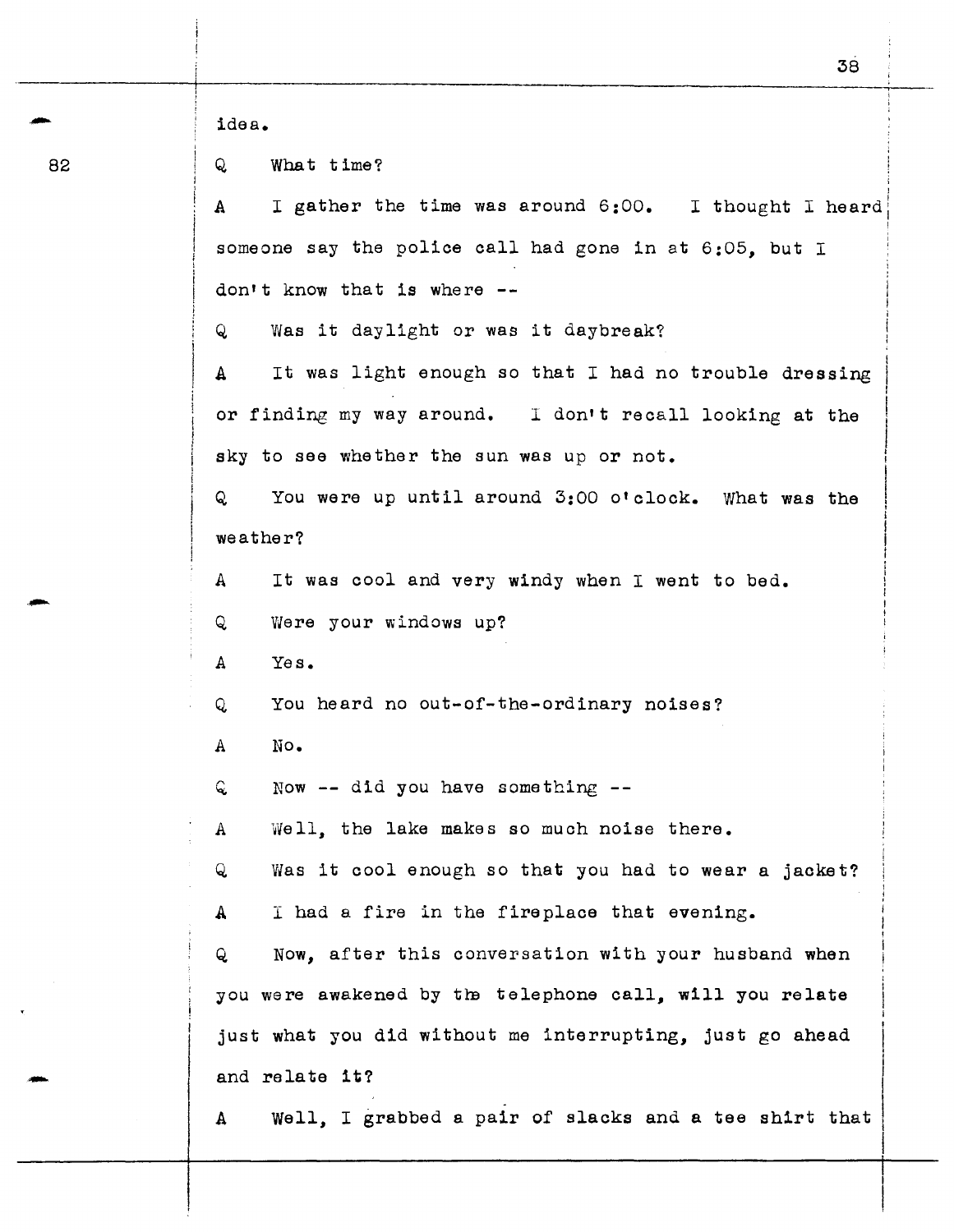Q Just go on.

A We both got to the door at the same time. He opened the door.

Q Which door was that?

A I believe they call it the back door, the one facing Lake Road.

Q The one on Lake Road?

A Yes. We went in and immediately saw the medicine case upturned in the hall. We heard Sam's voice in the study and went in there. My husband asked what had happened. Of course, I can't be sure of his exact words now.

Q What was the substance of it?

A He said. "I don't know."

 $Q$  Who said this?

Sam. "I don't know. I can't think." He mentioned A Marilyn's name, and I immediately ran upstairs.

Q Then what did you do?

A I saw her, her arms out, so I put my hand for her pulse. I felt none, but d1dn1 t know whether I would underl the circumstances or not. So I immediately rushed downstairs and told my husband to call the police, the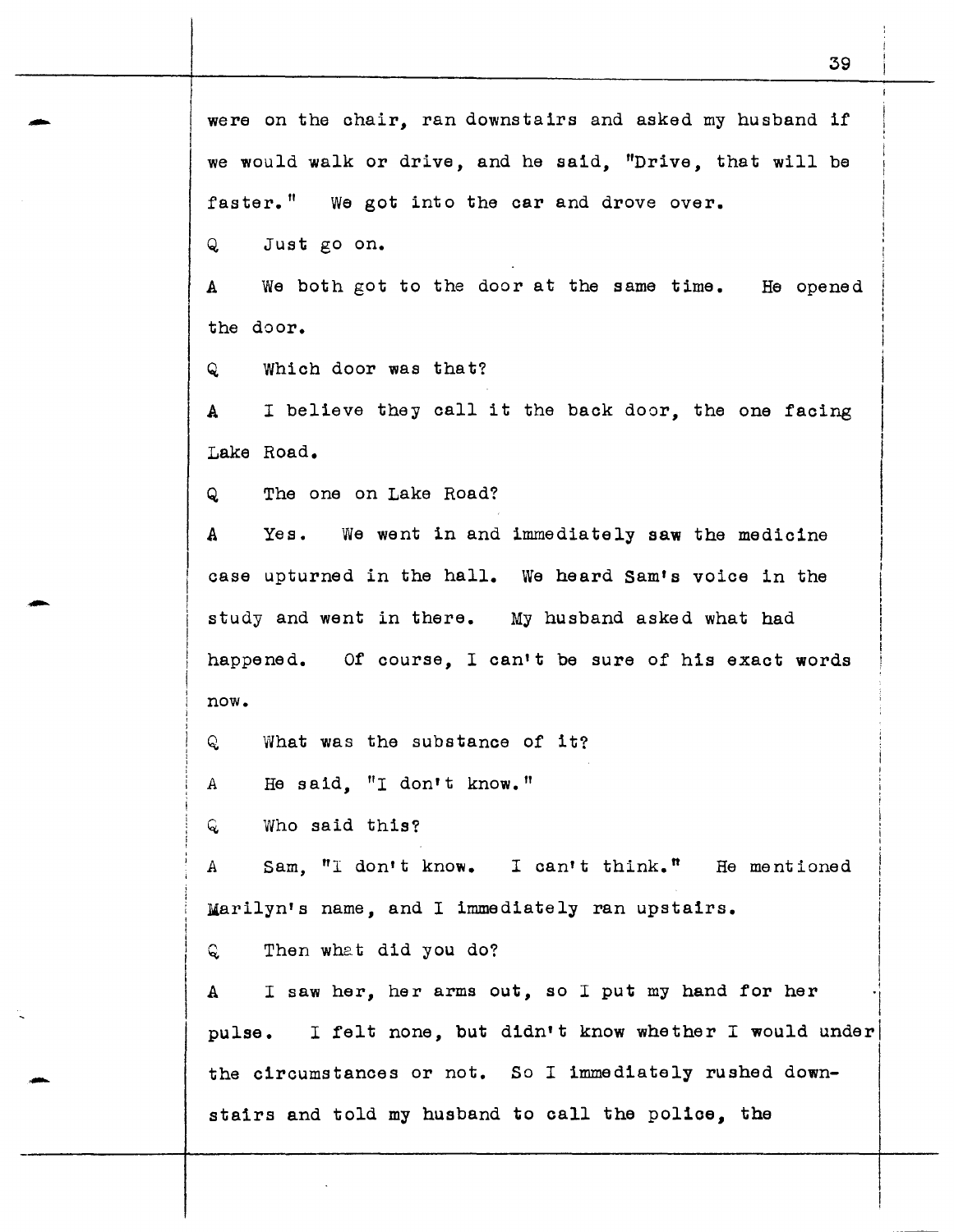ambulance, and everybody.<br>Q When you heard Sam's When you heard Sam's voice, who was he talking to? A He wasn't talking, I don't believe, he just made a sound of some kind. Q Where was he when this happened? A In the study. Q What sort of a sound? A I don•t recall. I probably assume he made a sound because we went right to the study knowing that he was there. Q You heard this sound when you first came into the door? door?<br>
A Yes. Q When you first came into the door. He didn•t call you? A No. He probably heard us come in the door when we opened the door. Q Well, did he moan or did he groan or did he mention your names? A I don't recall. Q Can you imitate the sound? A No, I don't recall whether, I don't recall what attracted us to the study. Q Did he make a noise? A He must have because we walked right into the study. 40

K.

i

 $\vert$  $\overline{\phantom{a}}$  $\overline{\phantom{a}}$ I  $\mathbf{I}$ 

 $\vert$ I  $\mathbf{I}$  $\vert$ 

 $\vert$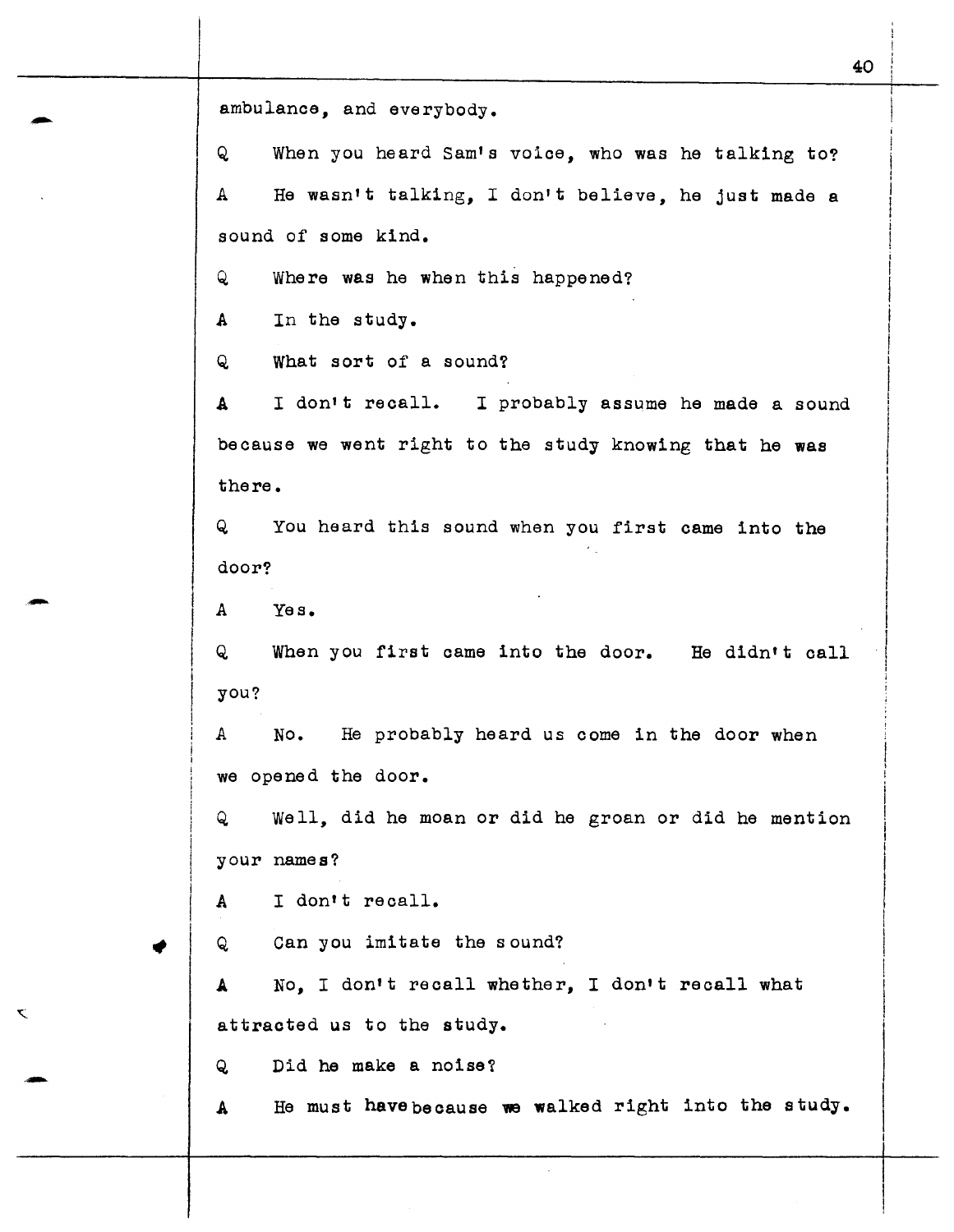Q You went right to the study?

A Yes.

Q What did you see in the study?

A I saw Sam sitting in the chair to the north of his desk. The upper part of his body was bent over the arm of the chair, and he had his two hands around the back of his neck. His head was hanging over the arm of the chair. When Spen spoke to him, he raised his head and I saw his face. Then I realized, I was half asleep, I probably didn't grasp the whole thing, but having seen his face and mentioned Marilyn, I immediately went upstairs. I I I I i I i  $\mathbf{I}$ i

Q How was he attired?

<sup>A</sup>I only saw a pair of pants.

Q Did he have his shoes and stockings on?

<sup>A</sup>I didn't notice.

Q He had no clothes on above his waist?

A No.

'

I

Q Were the pants wet?

A I didn't notice the pants being wet.

Q. Did you tough him?

A Later I touched his shoulder.

Q How much later?

*A* I had been upstairs, came down, he complained of a terrible pain in his neck and said he couldn't think. So I went to the kitchen and got some whiskey, feeling

 $83$ 83

-

I I I ! ! ' ' !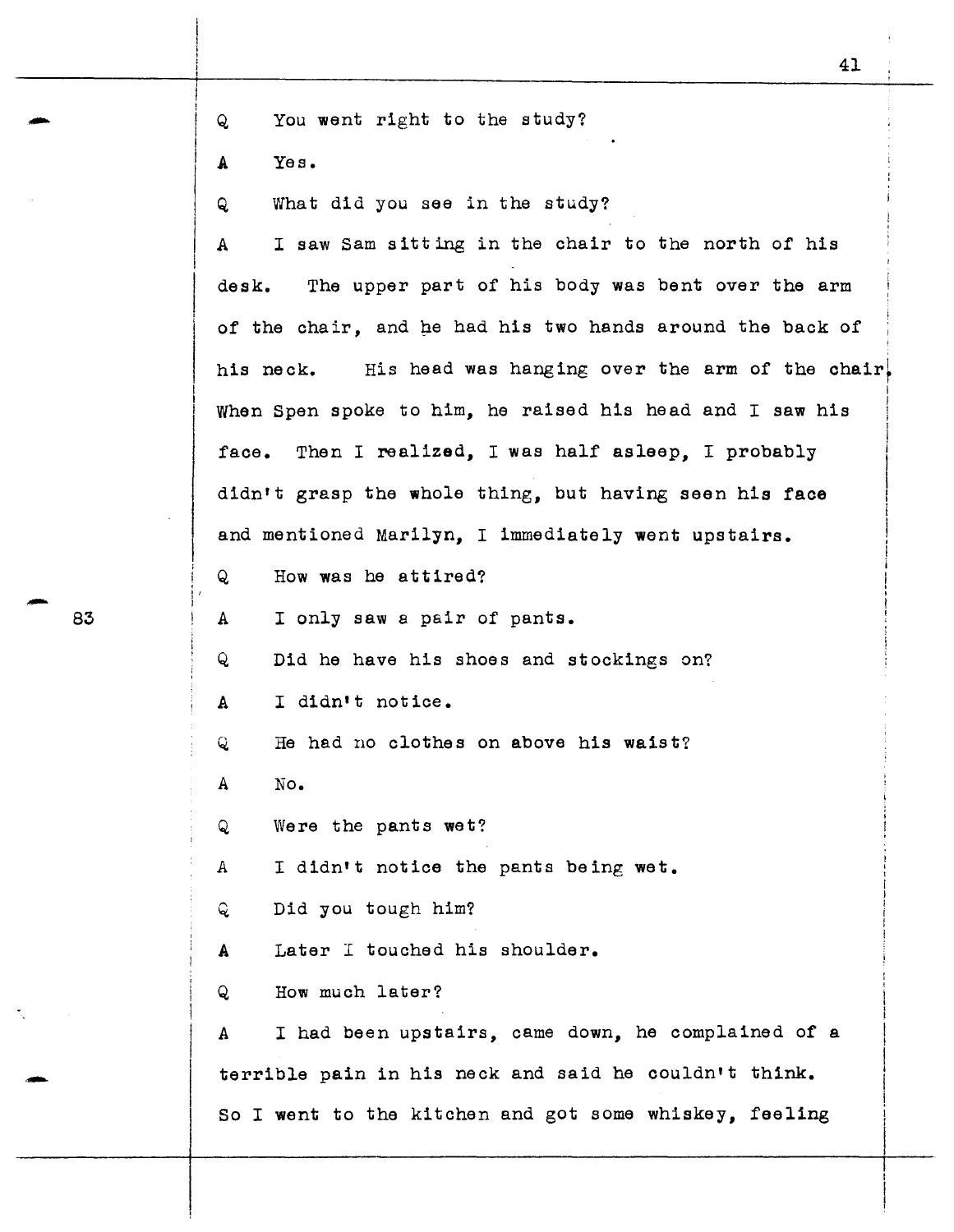someone had to think or do something. I came back in and offered it to him and he refused it, saying that that wouldn't help because he had to think. At that point <sup>I</sup> put my hand on his shoulder, as you would an upset child, and I rubbed his shoulder and told him not to try at that time.

- Q Was his shoulder dry?
- A To my knowledge it was dry.
- Q Was his hair dry or wet?
- A <sup>I</sup>don't know. I didn't notice his hair.
- Q was the chair in which he was sitting in dry or wet?
- A I didn't notice the chair.
- Q. Now, what did you see when you went upstairs?
- A I saw only Marilyn on the bed.
- Q. Did you go through the kitchen to go upstairs?
- A Yes.

-

·-

-

Q. A Did you observe anything unusual in the kitchen? No.

Q. Can you recall what you saw when you went into the bedroom?

A <sup>I</sup>saw nothing other than the bed and Marilyn. I was half asleep and I didn't feel that I clearly woke up all day. I saw only what was before my eyes at that moment. Do you recall what you saw on the bed? Q

A Yes.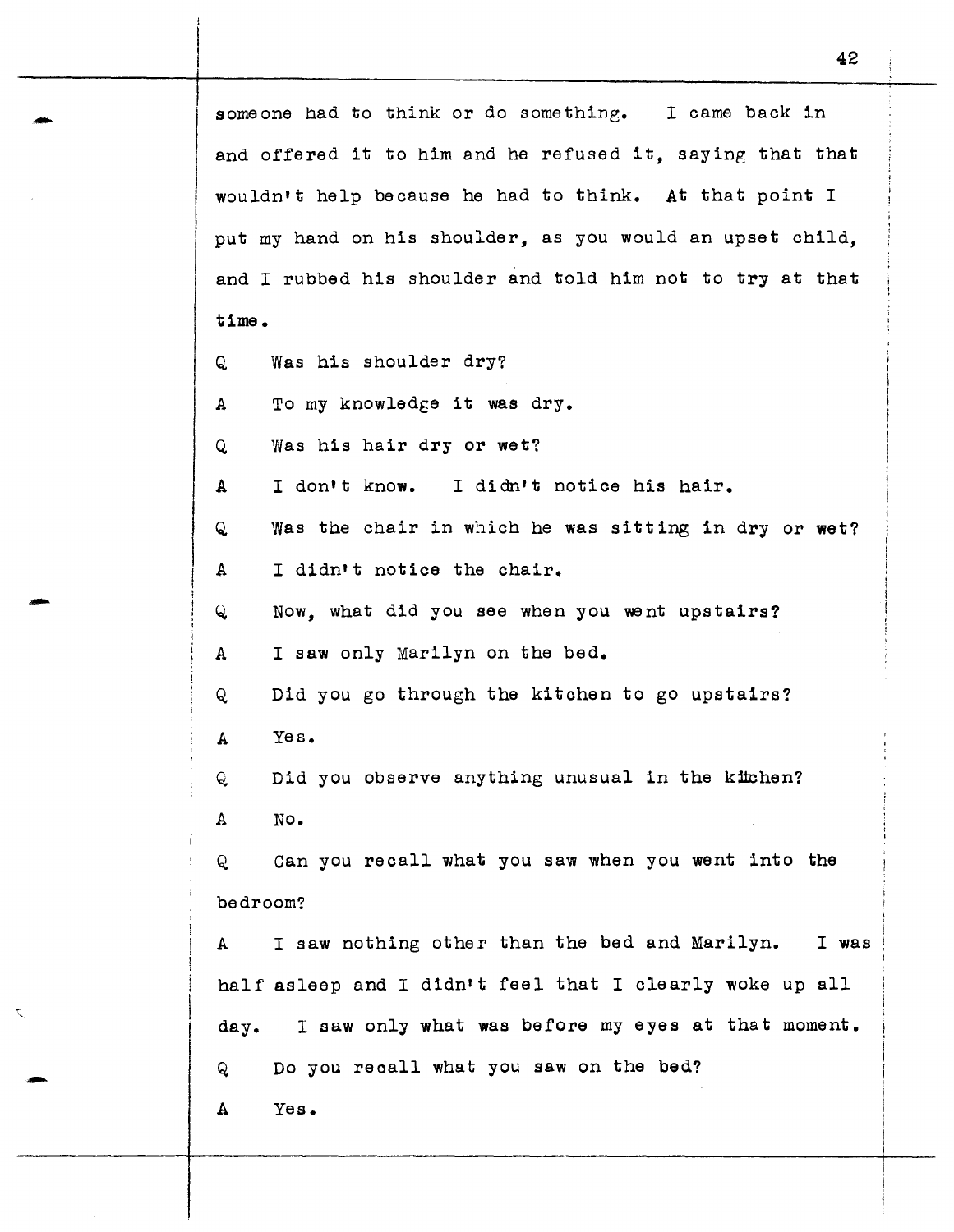Q What did you see on the bed, just describe it for us? A Marilyn was covered to almost the waist with a sheet. Well, I don't know how to describe what I saw. Q Where was the head and what did you see? A The head was not in the position of the pillow. Q Did you see blood? A She was partly -- naturally. Q Well, just tell me. I am just trying to help you. Did you see blood? A I saw blood. Q Was her head, was there blood on the bed, was there blood on her face? A Yes. Q Was there blood on her hair? A Yes. Q Was there blood on the pillow? *A* I don't remember seeing a pillow. Q Was Mrs. Sheppard in a natural position in bed? *<sup>A</sup>*Well, she looked like she was·just lying back. Her head was not up at the top of the bed, so it wasn't natural, but I don't recall having seen her feet or legs be cause the sheet covered her. Q How far into the room did you go? A Q I went in far enough to put my hand on her arm. Which arm?

43

-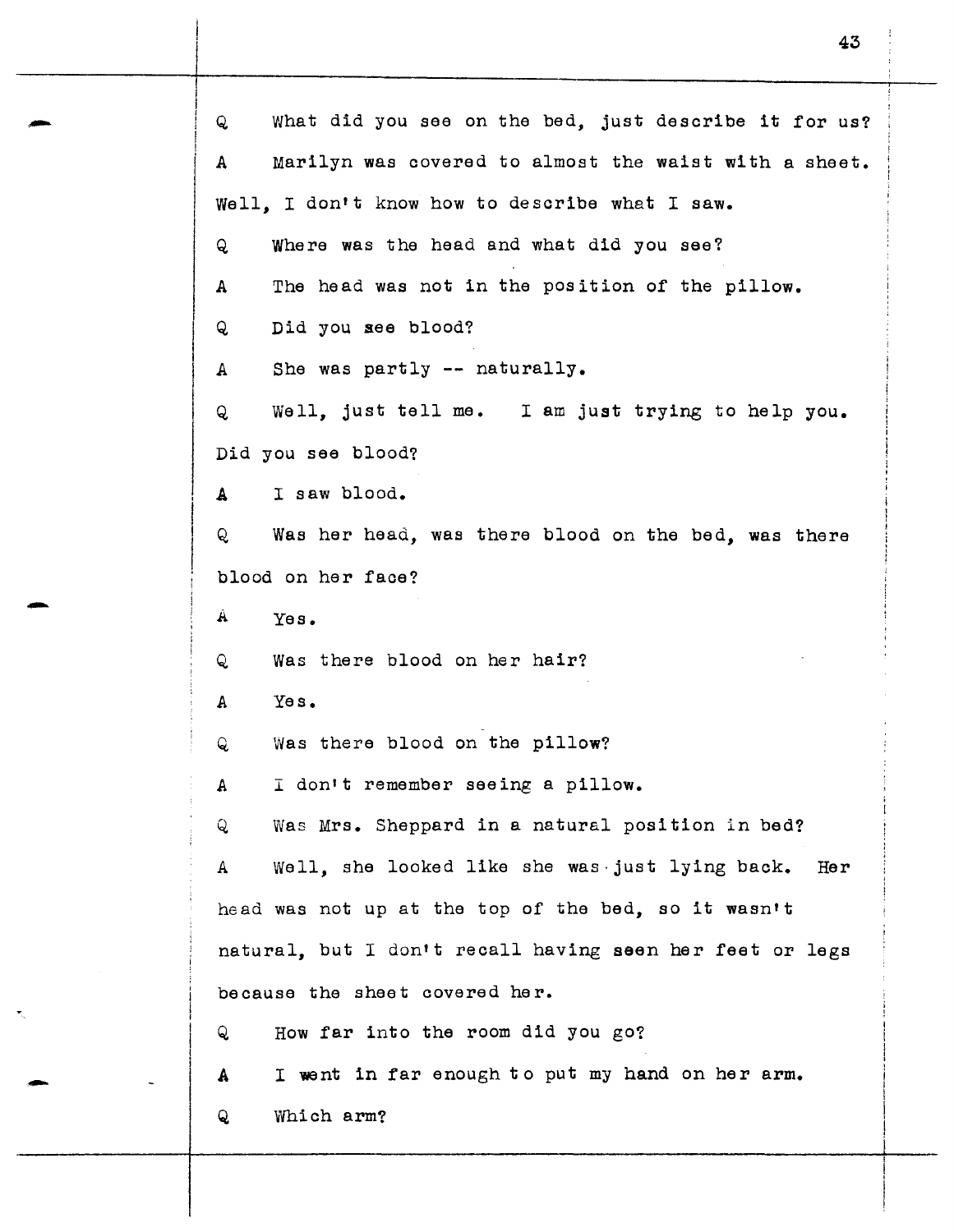A Right arm.

-

-

-

Q I am going to show you a picture and maybe this will help you recall, and you can tell me whether or not this is what you saw in the bedroom.<br>A Tt seems. I didn't see this from this position. I saw

A It seems. I didn't see this from this position. it only from the position of possibly three feet in the room.  $\overline{\phantom{a}}$  $\vert$  $\vert$ 

Q Does that help you recall what you saw?

A No, because this shows more than what I saw.

Q Did your hands get bloody?

A No.

Q Did you get any blood on your hands at all?

A No. Had it been necessary to touch more than her wrist in that position I doubt if I would have.

Q Did you notice blood on the bed and on her face and on her hair?

A Yes, as the picture showed. I don't know why afterward I said call the ambulance unless I refused -at the moment I couldn't accept what I saw, but I must have realized when the ambulance came and I saw the two men take the stretcher out, I said, "I don't think that will do any good, but if you are going to take it up you can't get it through the kitchen I don't think." Q Now, when you walked up the steps leading to the

second floor, did you notice anything on the steps?

i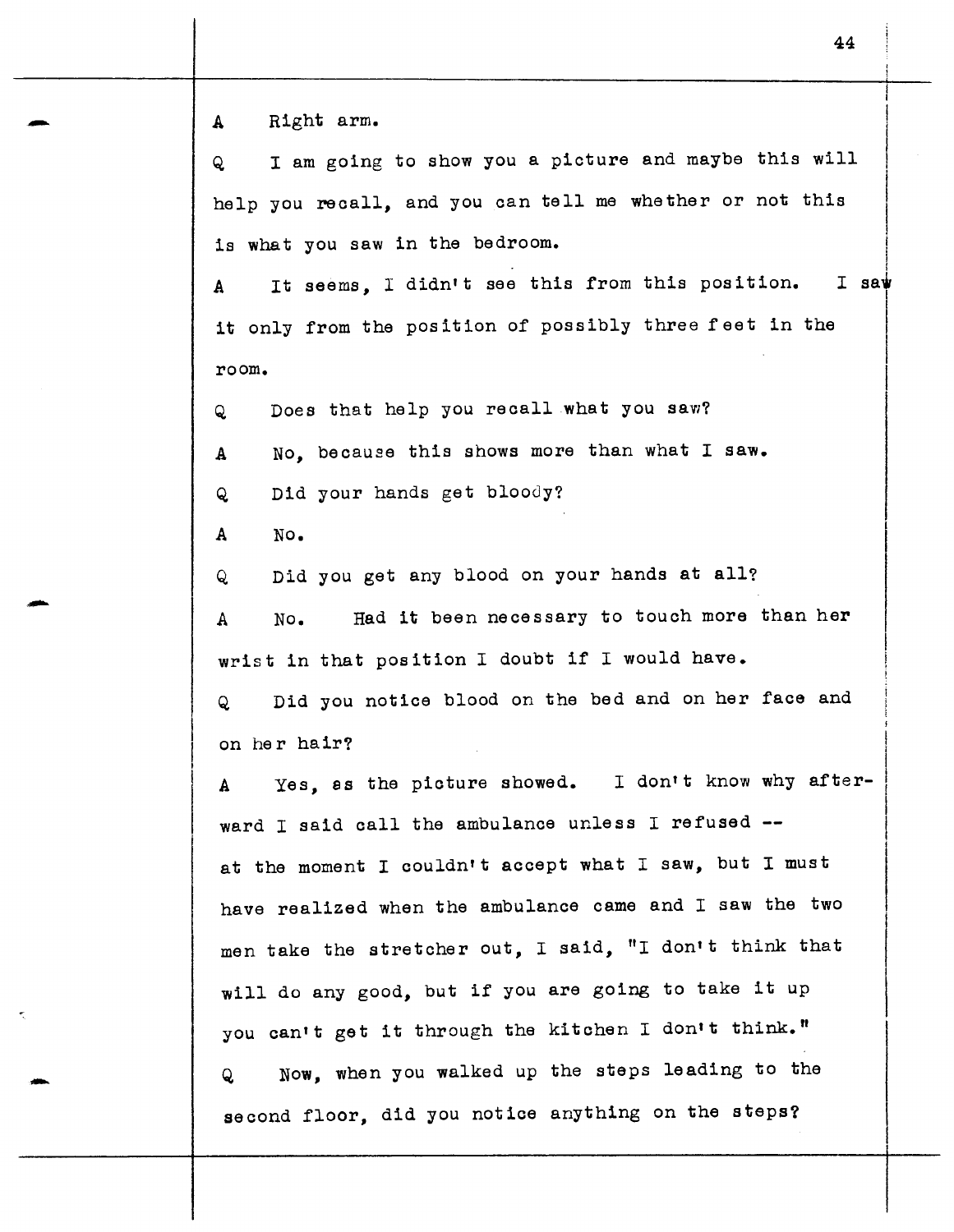45 A Whether the first or second time I went up to see Chip, I did notice what looked like wet footprints on the steps going upstairs. Q Going upstairs. Did you notice any other wet or moist spots in the house? A Not in the house. Q Where did you notice? A I noticed water later on the porch leading to the lake. Q Where did you notice this water? A There seemed to be an area of water just off the step on the porch. Q That is the porch that leads from the living room out to the lawn or back lawn? A Yes. Q Now, could you describe in more detail this area of water? A No. I have a recollection of water and that's all. <sup>Q</sup>Was it a puddle of water, or was it drippings? A My impression of the water on the stairway was footprints. My impression of the water on the porch was a puddle.  $Q$  Was this in the center of the porch? A No. Q Or toward the screen door on the porch?

84

-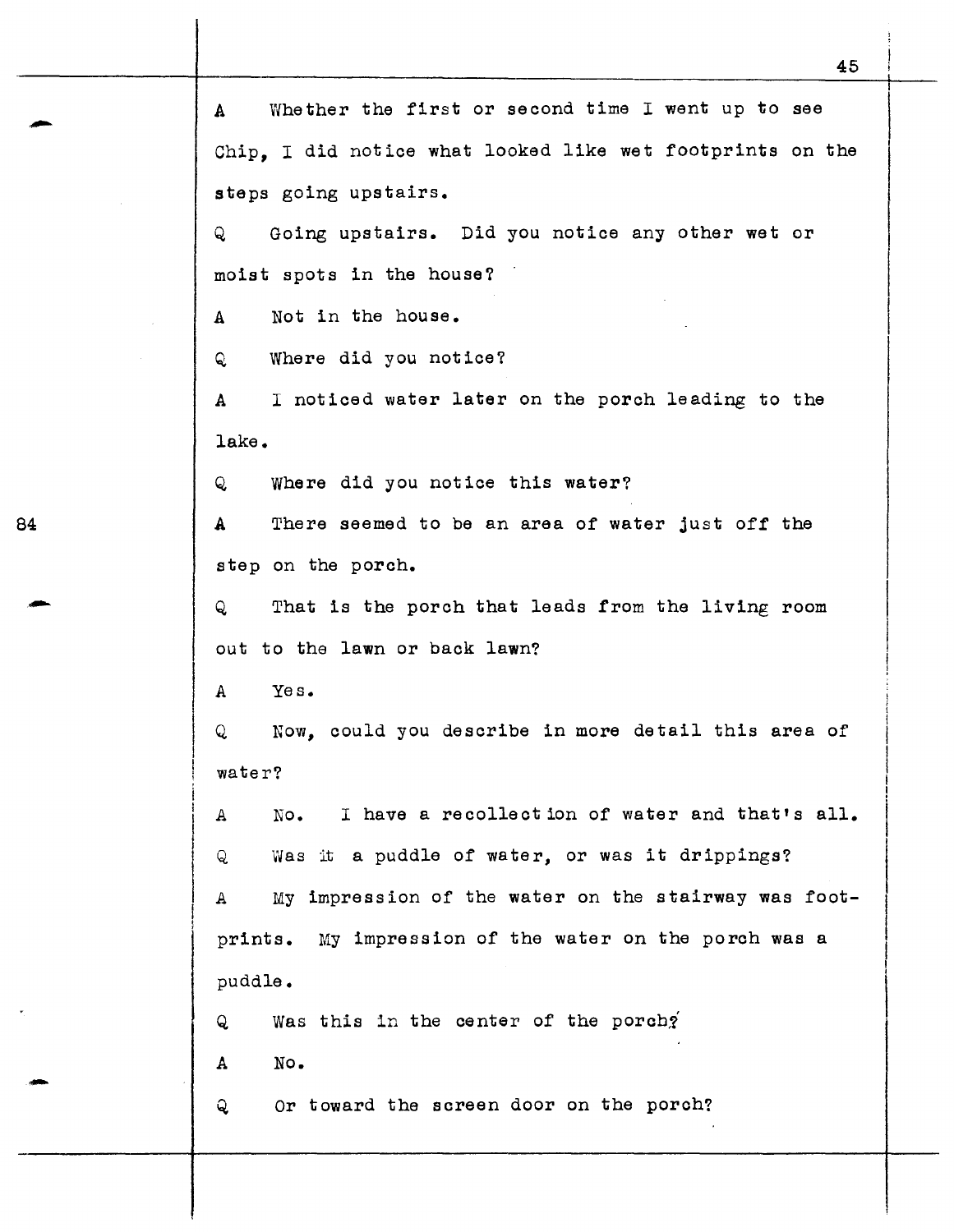A Toward the step that led from the lawn. Q It would be closer to the lawn? A It would be closer to the lawn than the door. Q Did you just notice this in one place? A Yes. Q Or in more places? A Just one. Q Did you notice any water or moisture on the carpet in the living room? A No. Q Did you notice any water or moisture on the carpet in the bedroom? A No. I don't recall looking at the floor at all. I didn't even see the bedroom door until later when I closed it to take, before I took Chip out. Q You went into Chip's room? A After I came down and sometime very shortly after I arrived Sam mentioned Chip, wondering if Chip was all right. So I immediately went back upstairs to see how Chip was. Q Was the door closed or open? A Open. Q Was he in bed in a natural position for him? i A  $I$  looked in the room and he seemed to be curled up  $I$ A I looked in the room and he seemed to be curled up I on his right side. His back was toward me. But e verything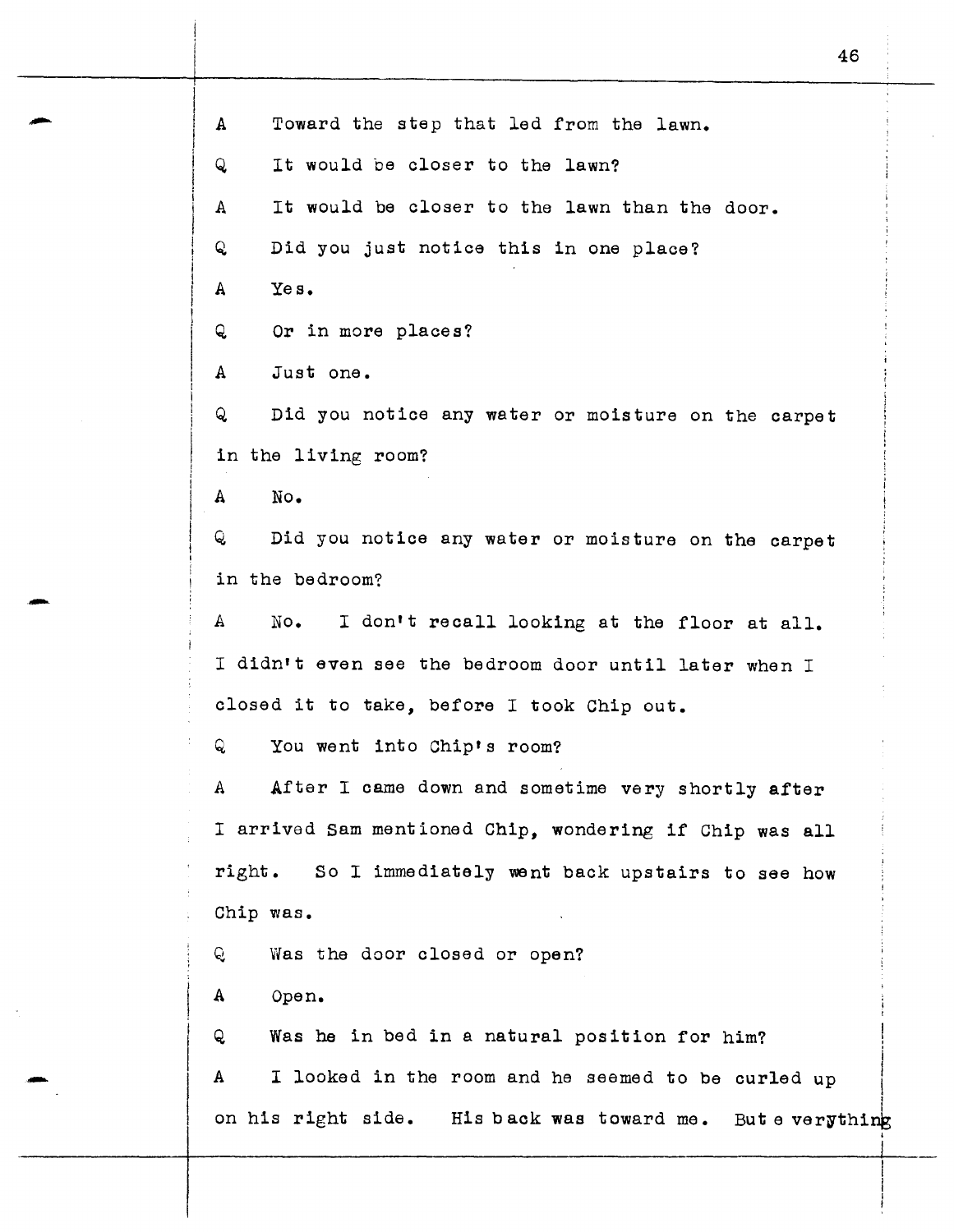looked so normal and I believe I heard the siren then and came downstairs immediately.

Q Was he asleep or awake?

A Chip was asleep.

Q How long in minutes approximately after you got there that you went upstairs to look in Chip's room?

 $A$  Time  $-$ 

Q Maybe I can help you.

A I can't figure anything in relationship to minutes that morning. I felt half asleep and had to do something and just kept moving. I know pretty much what I did, in fair relationship, but I don't know whether I offered that shot for Sam before I went up to see Chip, or whether I went up after.

Q Pardon me. You went upstairs to see Marilyn soon after you came in the house, you offered Dr. Sheppard a drink of whiskey, and then after that you went upstairs to see Marilyn, is that right?

A  $\sim$  No,  $\perp$  went up to see Marilyn first.

Q First, and then you offered Dr. Sheppard a drink of whiskey?

A I am not sure whether I went up to see Chip then before I offered him the whiskey or immediately after. Q Well, how long would all of these acts take? A I don't know. I moved very fast.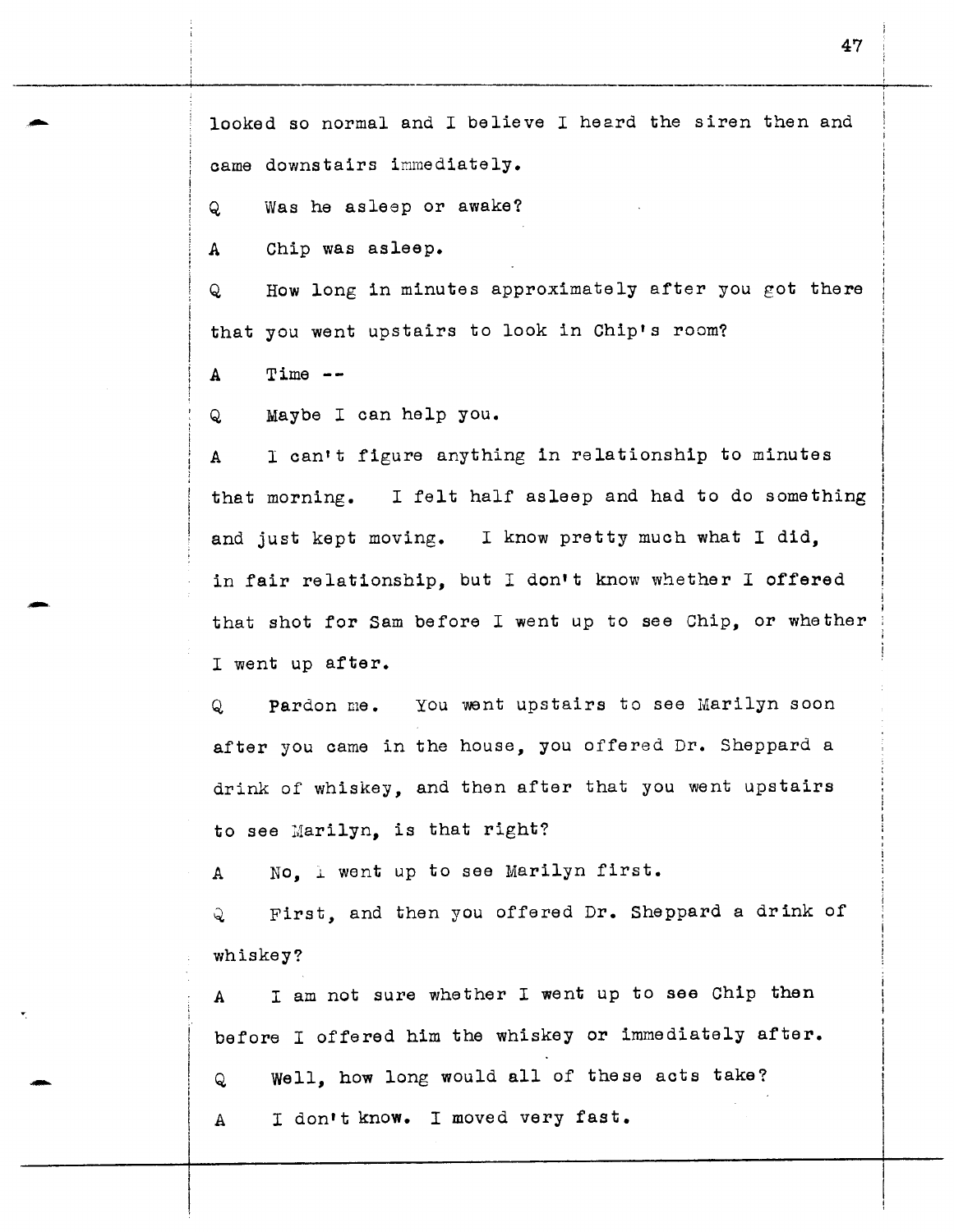Q How long did you stay in Marilyn's room? A Very short. Only long enough to put my fingers on her wrist. Q Then you came out? A I came immediately downstairs. Q Then you did these other things? A Yes. Q So how long do you think it took you to·get up to Chip's room? A I can't even guess. Q Did Dr. Sam Sheppard explain what happened? A Not Q Anything, did he tell you anything? A I recall certain things he said. Q What do you recall? A I· was in and out of the study. Q What do you recall? A He said nothing that made a sequence, a picture of what happened at that time. Q Just what did he say, though, regardless of how it sounded? A He complained of a terrible pain in his neck and said he thought it was broken. At one time he said, "I kidded Steve for locking his house up so tight." He asked about Chip. He complained because he was trying

48

85

-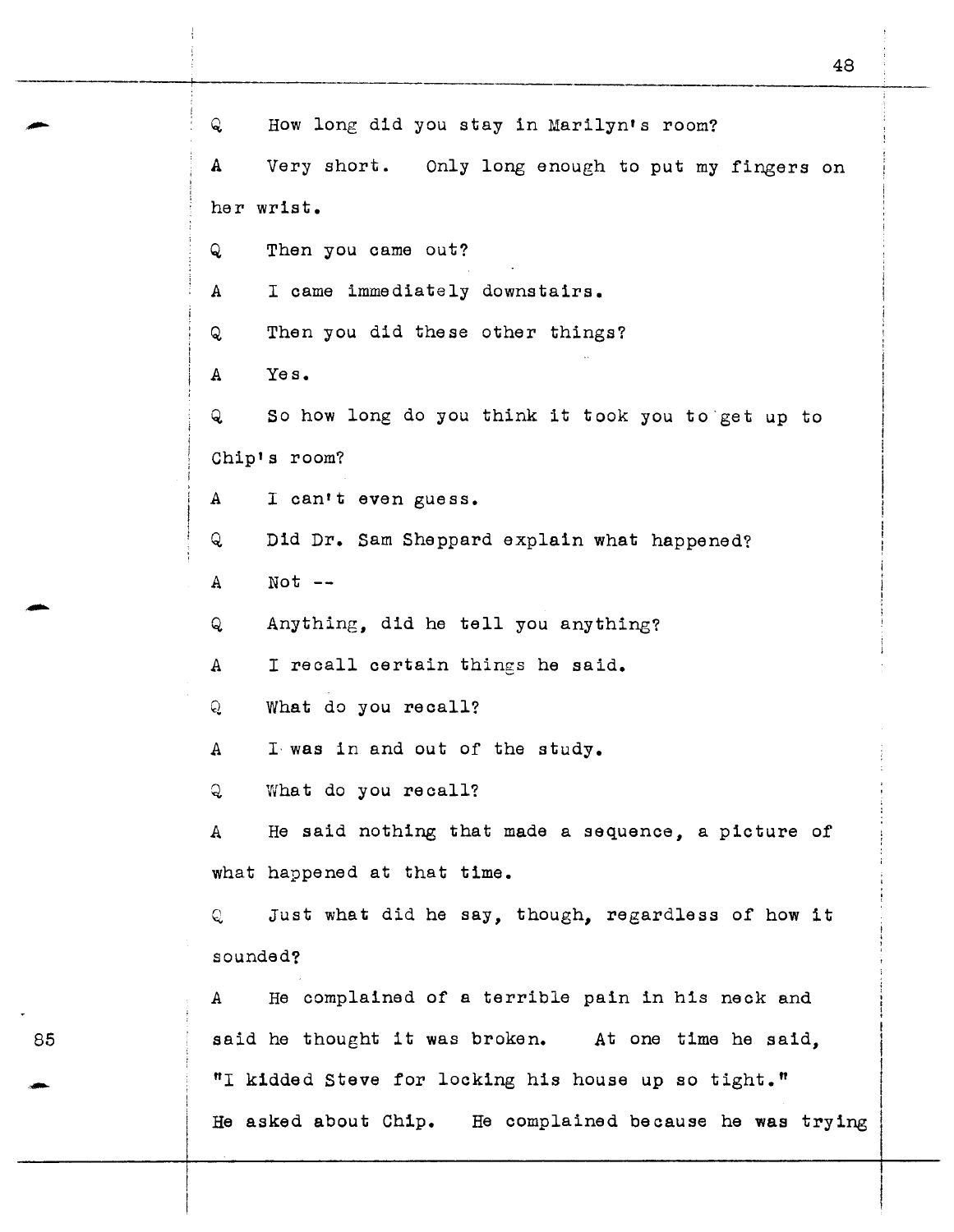| to think and couldn't think, and I believe he repeated              |  |  |  |  |  |
|---------------------------------------------------------------------|--|--|--|--|--|
| that several times. I can't recall hearing anything else.           |  |  |  |  |  |
| Did he tell you what happened?<br>Q                                 |  |  |  |  |  |
| I don't think he did. I think we, from what he<br>A                 |  |  |  |  |  |
| told Spen on the phone and what we saw, the doors open,             |  |  |  |  |  |
| his face, I think, I assumed.                                       |  |  |  |  |  |
| Did you hear your husband call Dr. Richard Sheppard?<br>Q           |  |  |  |  |  |
| No.<br>A                                                            |  |  |  |  |  |
| You weren't in the room?<br>Q                                       |  |  |  |  |  |
| When he went to the phone to call the police I went<br>$\mathbf{A}$ |  |  |  |  |  |
| out to the kitchen, at that point I remember, to pour the           |  |  |  |  |  |
| whiskey. I didn't know he had called Dr. Richard.                   |  |  |  |  |  |
| You knew he had called the police?<br>Q                             |  |  |  |  |  |
| Yes.<br>A                                                           |  |  |  |  |  |
| Did you hear him call the police?<br>Q                              |  |  |  |  |  |
| No.<br>A                                                            |  |  |  |  |  |
| Were you there when Dr. Richard Sheppard got there?<br>Q            |  |  |  |  |  |
| Yes.<br>$\mathbf{A}$                                                |  |  |  |  |  |
| Can you evaluate the time?<br>Q                                     |  |  |  |  |  |
| Only in sequence of events. The police came. The<br>Α               |  |  |  |  |  |
| ambulance came. I went out in the yard when they came.              |  |  |  |  |  |
| They, who do you mean by they?<br>Q                                 |  |  |  |  |  |
| The police and the ambulance. Went back in the<br>A                 |  |  |  |  |  |
| house. I don't know what I could have done. But I                   |  |  |  |  |  |
| remember next seeing Richard's face at the door.                    |  |  |  |  |  |

49

-

-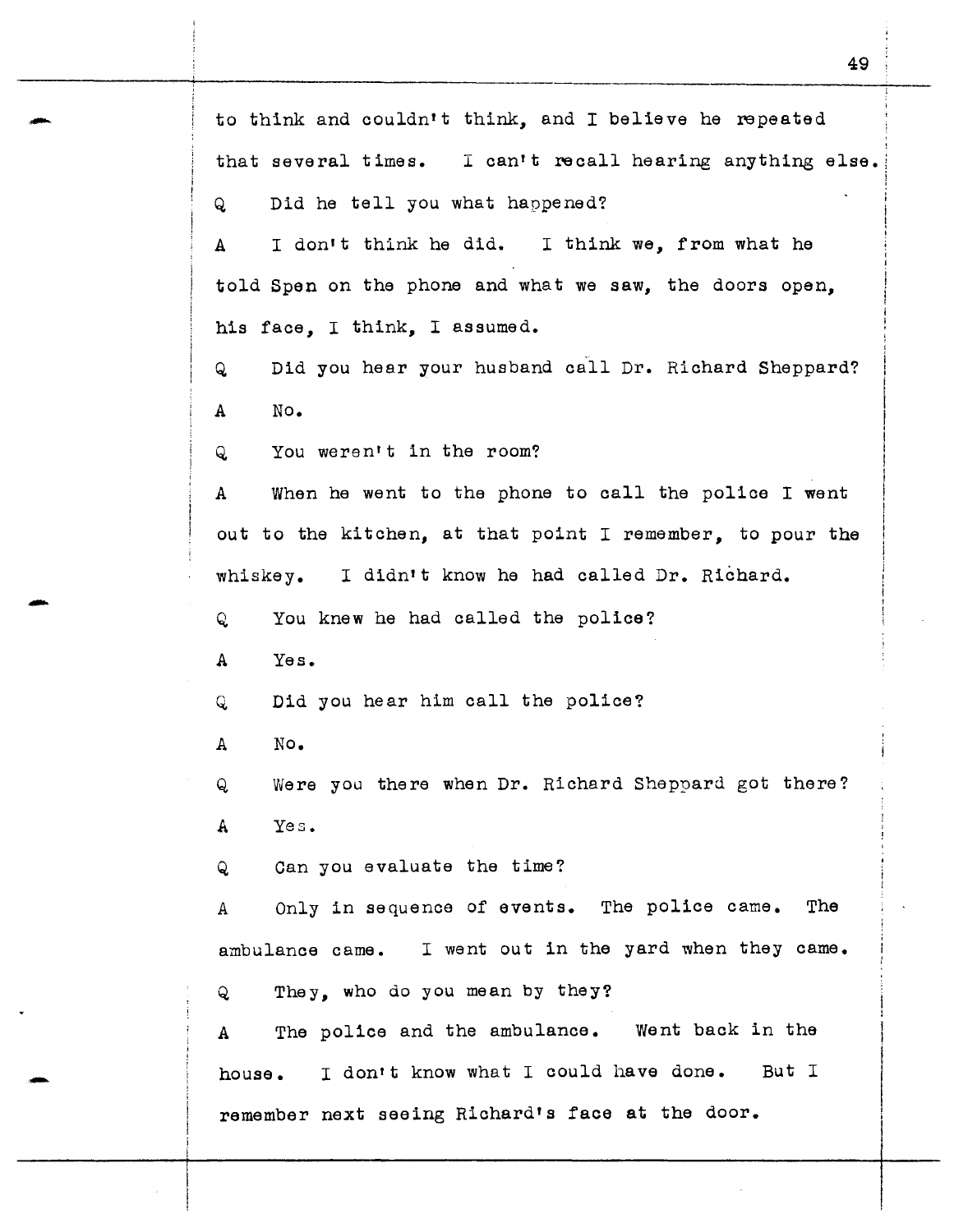Q, Which door?

A They call it the back door.

Q That is the door fronting on the lake?

<sup>A</sup>No. That is where I get confused. I call the lake side the back side, and Lake Road the front. And they call it just the opposite. They call the lake side the front, and the Lake Road side the back.

Q Then what did Dr. Richard Sheppard do, did you talk to him?

A I didntt talk to him, but he went immediately in to Sam.

Q Did anyone talk to him?

A I don't know.

Q Did you see the police talk to him?

A Later --

Q No, just then at that time.

.A Not then, no.

 $\mathbf Q$ Did you see the firemen talk to him?

A Not then, no.

Q. Did the Mayor talk to him?

A I don't know.

<sup>Q</sup>You didn't see it?

A No.

Q. He came in the hall and right into the study?

A Yes.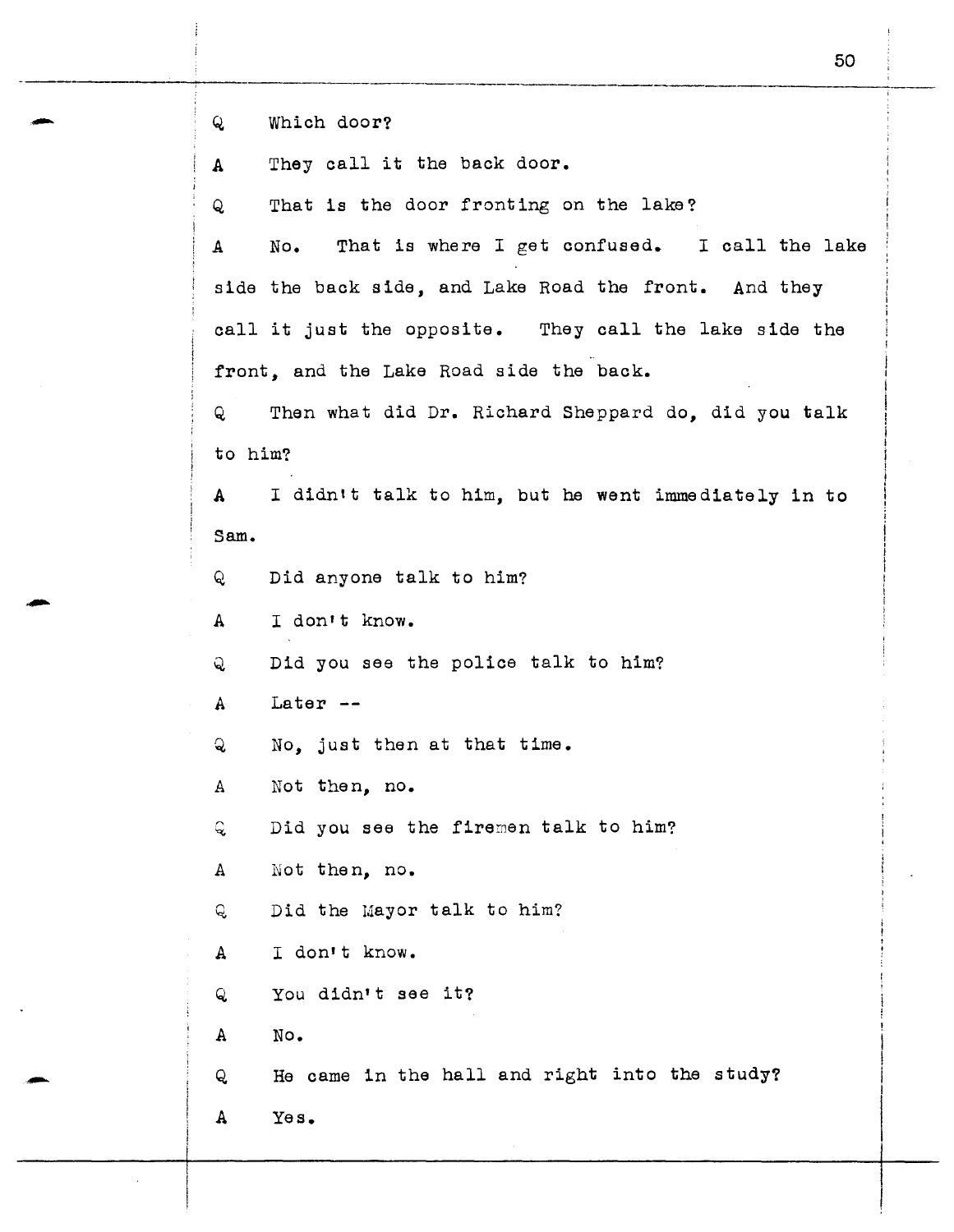Q What did he do in there?

A I presume he talked to Sam.

Q What did you see?

A I didn't see, I saw him go in the room.

Q What did you hear?

A I didn't hear him.

-

-

Q Then what did you do?

A He must have gone immediately upstairs because Sam again mentioned Chip, and I realized that I hadn't really checked thoroughly to make sure Chip was o.k. I had only assumed. So I went upstairs again to see Chip, and saw Richard in the bedroom with his stethoscope at Marilyn's heart. I went on into Chip's room, realized that Chip should be gotten out of there immediately, and hearing Richard's, Richard coming out of the room, I went immediately to him and asked him if I should take Chip over to our house. And he said, "No, put some clothes together and take him to our house." So we both went back into Chip's room.

Q What was the condition of the room, Chip's room? A It didn't seem disturbed, but I only seemed to see what I was looking for that morning.

Q Did they immediately take Chip out of the house? A Yes. we got his clothes together and spent a moment or two trying to get his orthodontic chin brace off.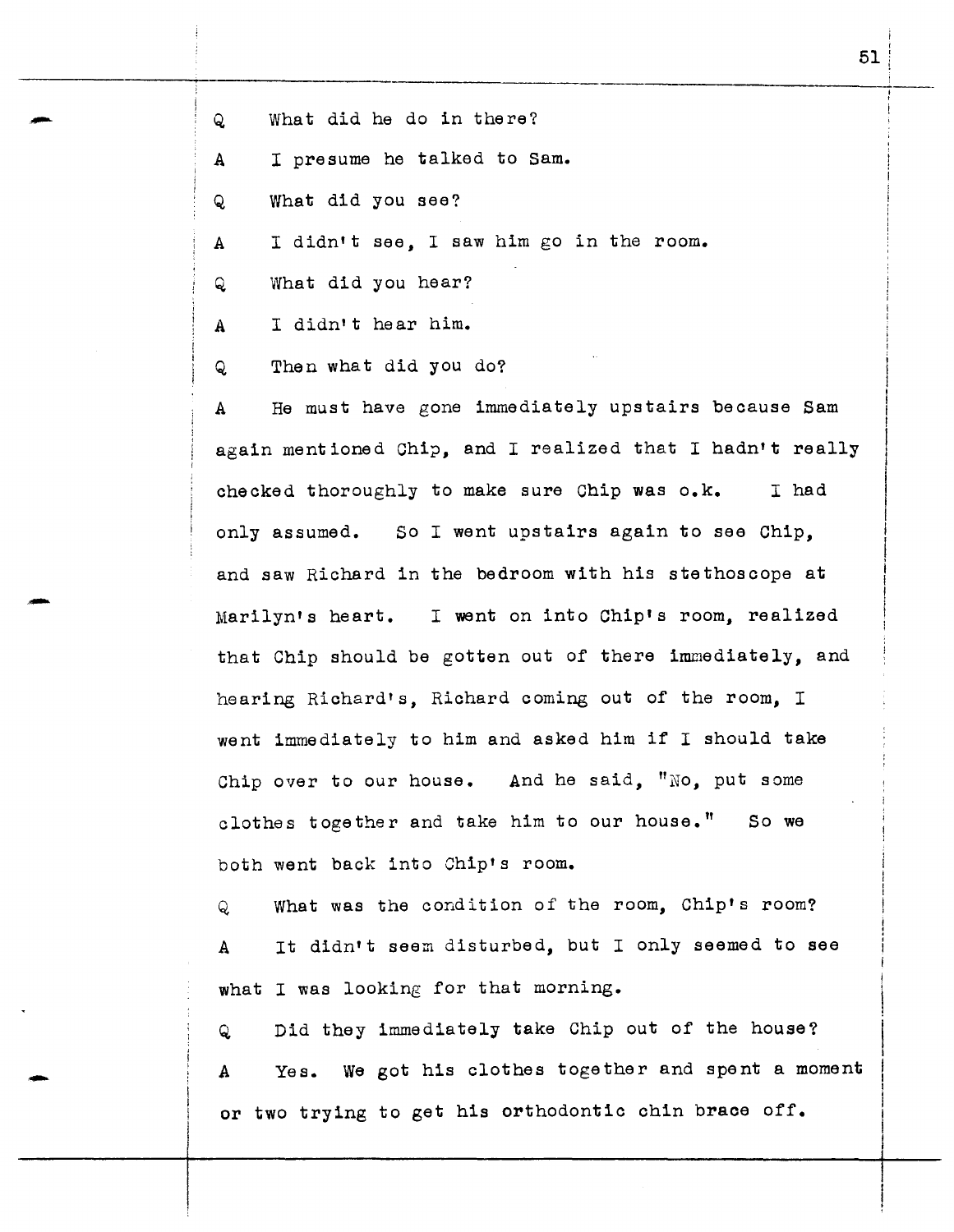52 .  $tan N 0$  $F$ *ASHBULES*  $f$ *N*  $THE$ "Whet Ascep"  $CHIP<sup>1</sup>5$ *FAC2* 

-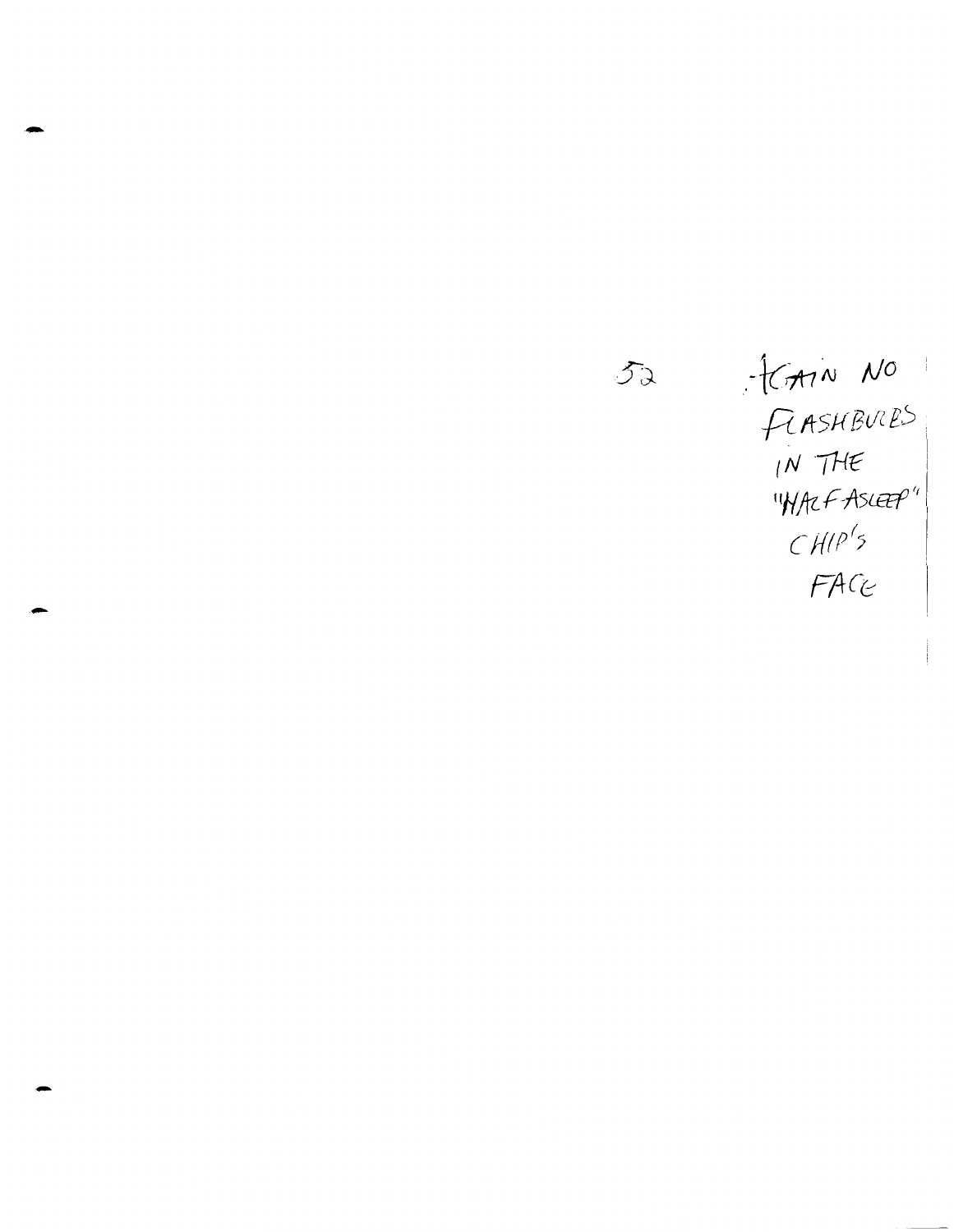-··------ Q He had that on when you found him? A Yes. We had a little trouble trying to get off and didn't want to startle or arouse Chip any more than necessary. Q He was awake? A No. Q When you picked him up was he awake? A He was still half asleep. He was still half asleep when I walked out in the yard. Q These events all occurred in succession? A He got his clothes together. Richard started to lead him downstairs, and I believe somebody asked a question of Richard, because I immediately took Chip's hand and proceeded to take him out to the car. Q Was Dr. Sam Sheppard still in the house? A When I put Chip in Richard's car I noticed Sam sitting in Steve's car at that moment. Q Sitting in Steve's car? A At that moment. Q Did you know that Dr. Steve Sheppard had arrived? <sup>A</sup>I saw him I believe at the door. I saw him go in and I saw his wife standing outside. Q When was this in relation to the events that you described, when was this that you saw him? A In relationship to events, I can only say, I don't

52

86

--

-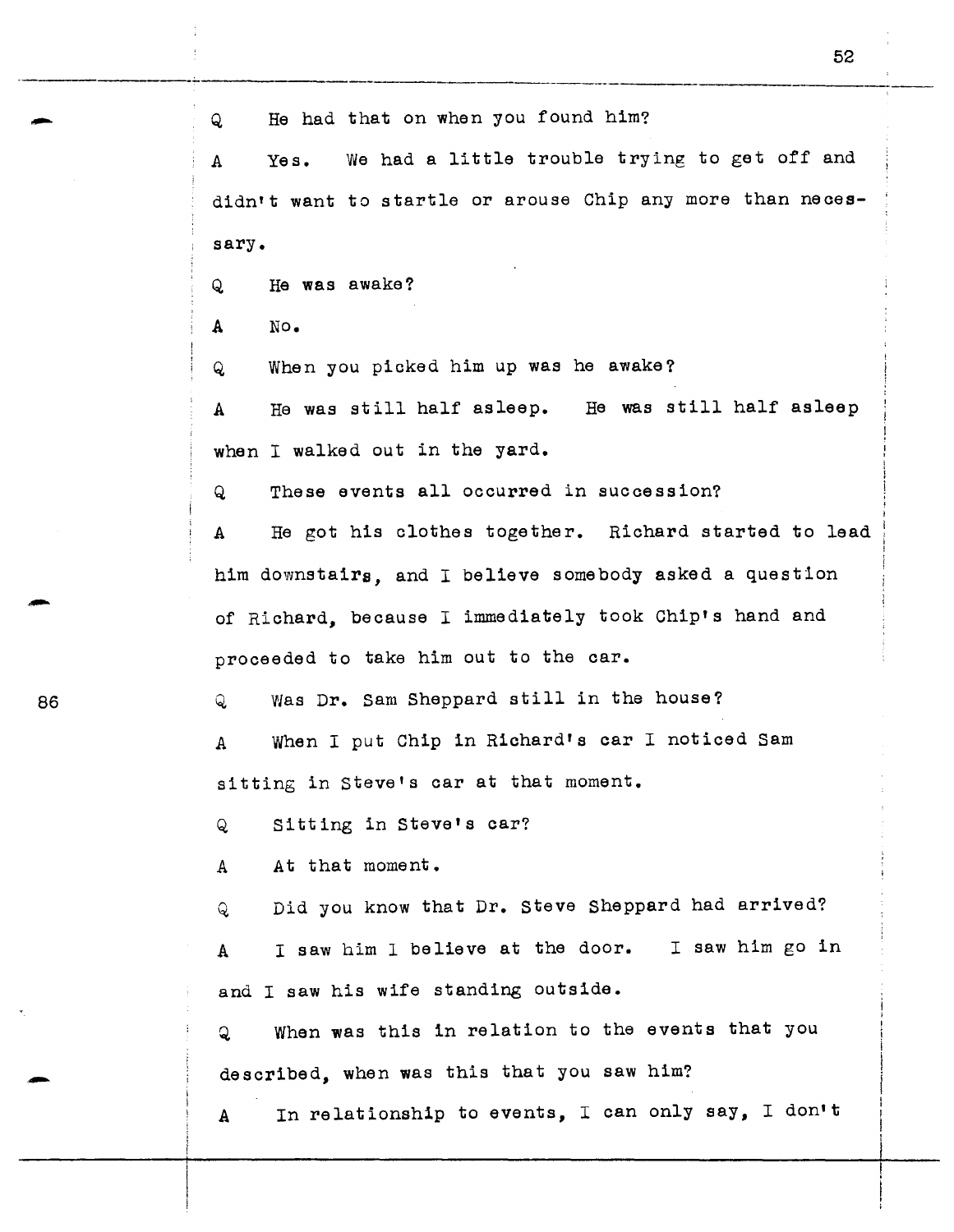know whether I am thinking of people as I saw them, I don't know whether I saw him before I saw Police Chief Eaton, or after. But I just remember seeing different facex come on the scene, but I don't remember --

Q Did you see Steve Sheppard take Dr. Sam Sheppard away, or how was he taken away?

A I saw Steve back his car out with Sam in the front seat. He had to get out before Richard could take Chip out, because of the way their cars were parked.

Q Did they both Je ave about the same time?

A I believe they did.

Q What happened to the ambulance then, did you see it go away?

A I don't remember seeing the ambulance leave at all. Q In relation to time, and these two automobiles, was the ambulance still there?

A It had to be because they couldn't get out before Steve backed out.

Q What was the condition of the study other than the big leather chair and Dr. Sam Sheppard, what was the rest of the condition of the study?

A I noticed that the drawers had been pulled out and dumped on the floor. The only detailed recollection I have of anything **wae** a trophy from the open bookcase lying on the floor. That is the only thing that stood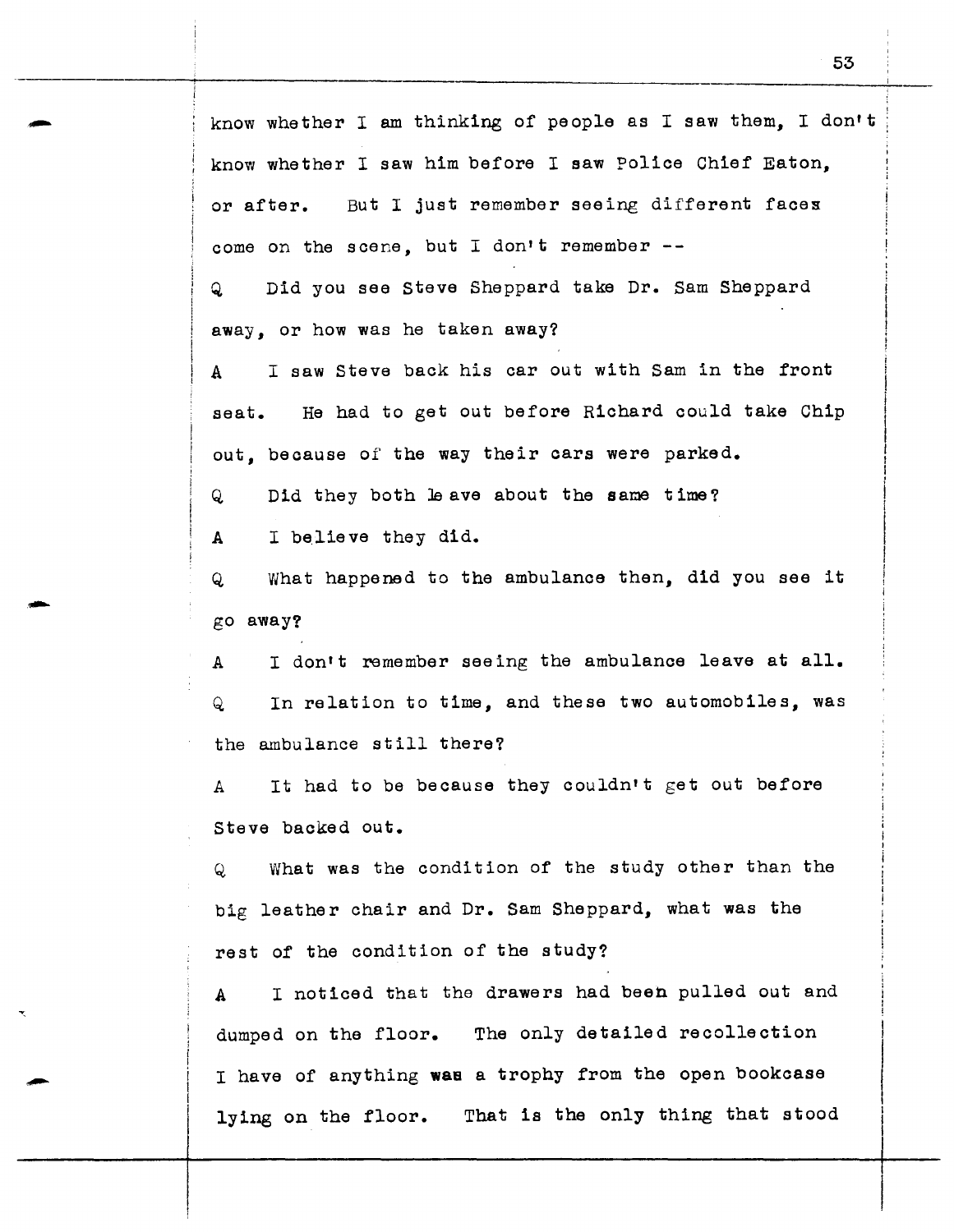out from the jumbled mess I saw on the floor.

Q What was the condition of the desk drawers?

A I took no detailed --

Q What was the condition of the top of the desk as you recall?

A I noticed nothing unusual. There are usually quite a few things on the desk. I didn't notice whether the things on the top were disturbed or not.

Q Were there any other disturbances in this study except what you t old me?

A Not that I noticed.

Q You were acquainted with the study because of prior visits to the house?

A Yes.

-

-

'-

Q With the exception of the desk and this trophy, the drawers of the desk, and the trophy on the floor, did you notice any other disturbance?

A No, I was thinking of people, not things, that morning. <sup>I</sup>didn't have occasion, there was no necessity for me trying to evaluate what happened, and if I tried I still had that feeling of being half awake and not being able to wake up.

Q What did you see in the living room?

A The living room, the only thing I noticed disturbed there was the desk in the living room.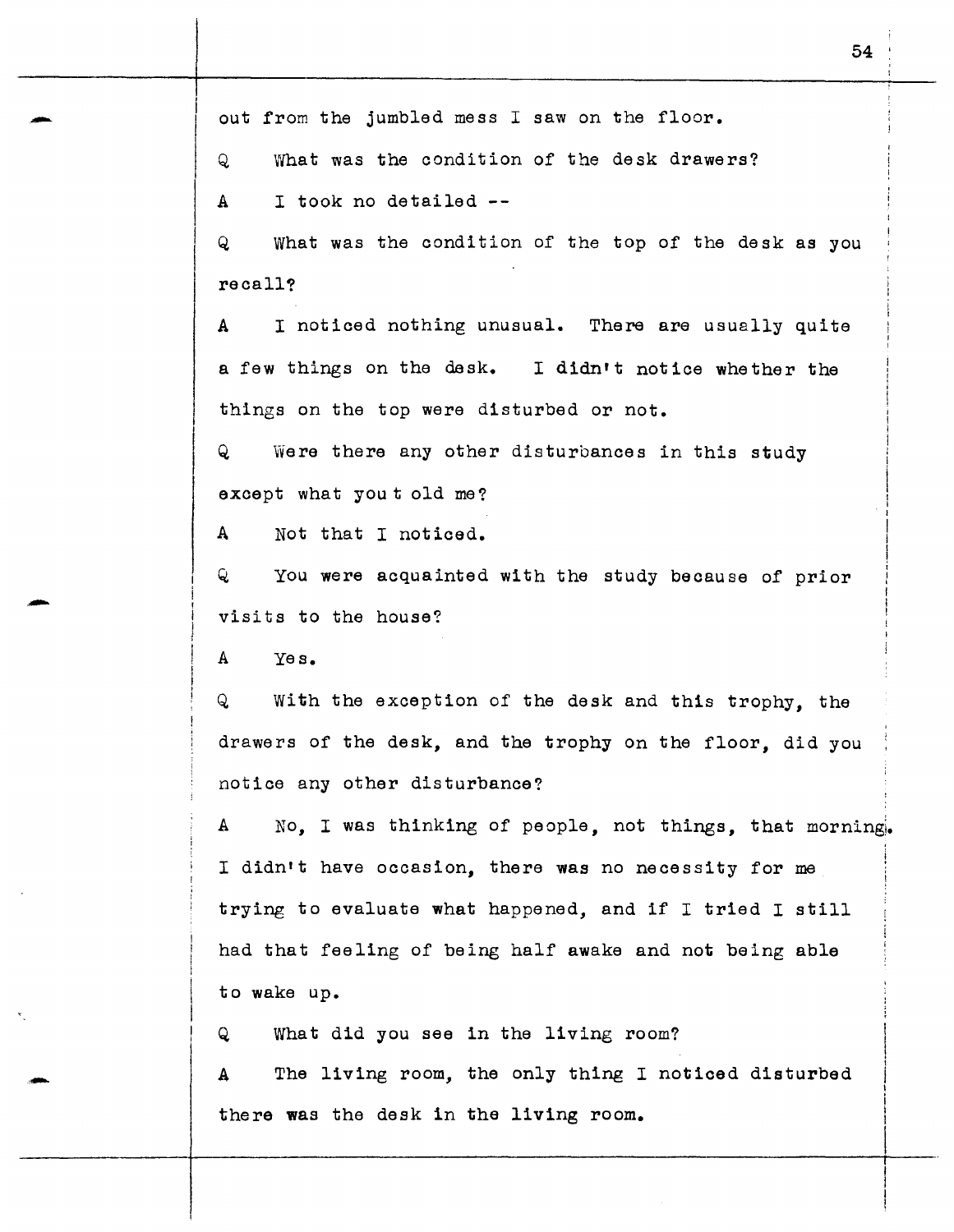Q When you say the desk, what do you mean? A There was a desk in the living room. Q can you describe this desk or give us another name for it? A There is a name for that type, but I can't think of it now. It opened, the top part opened out and laid down for letter writing, and there were drawers beneath it. Q How many drawers beneath it, do you know? A No. It seems to me I saw three opened. Whether the desk had three or four drawers I don't know. Q were there any disturbances of these drawers that you saw open? A I didn't look in the drawers. The only disturbance <sup>I</sup>noticed was a few things on the floor. Envelopes and tax stamps was all that I recall seeing.  $Q$  When the desk was open did you notice any disturbance then on the top of that desk? A I don't remember. Q Did you notice anything else out of the ordinary in that room? A Well, the desk for that top to have been down, it wasn't normally kept down. I had never seen it down before. So that in itself was disturbance. I saw nothing that registered as adding up to anything in my

-

-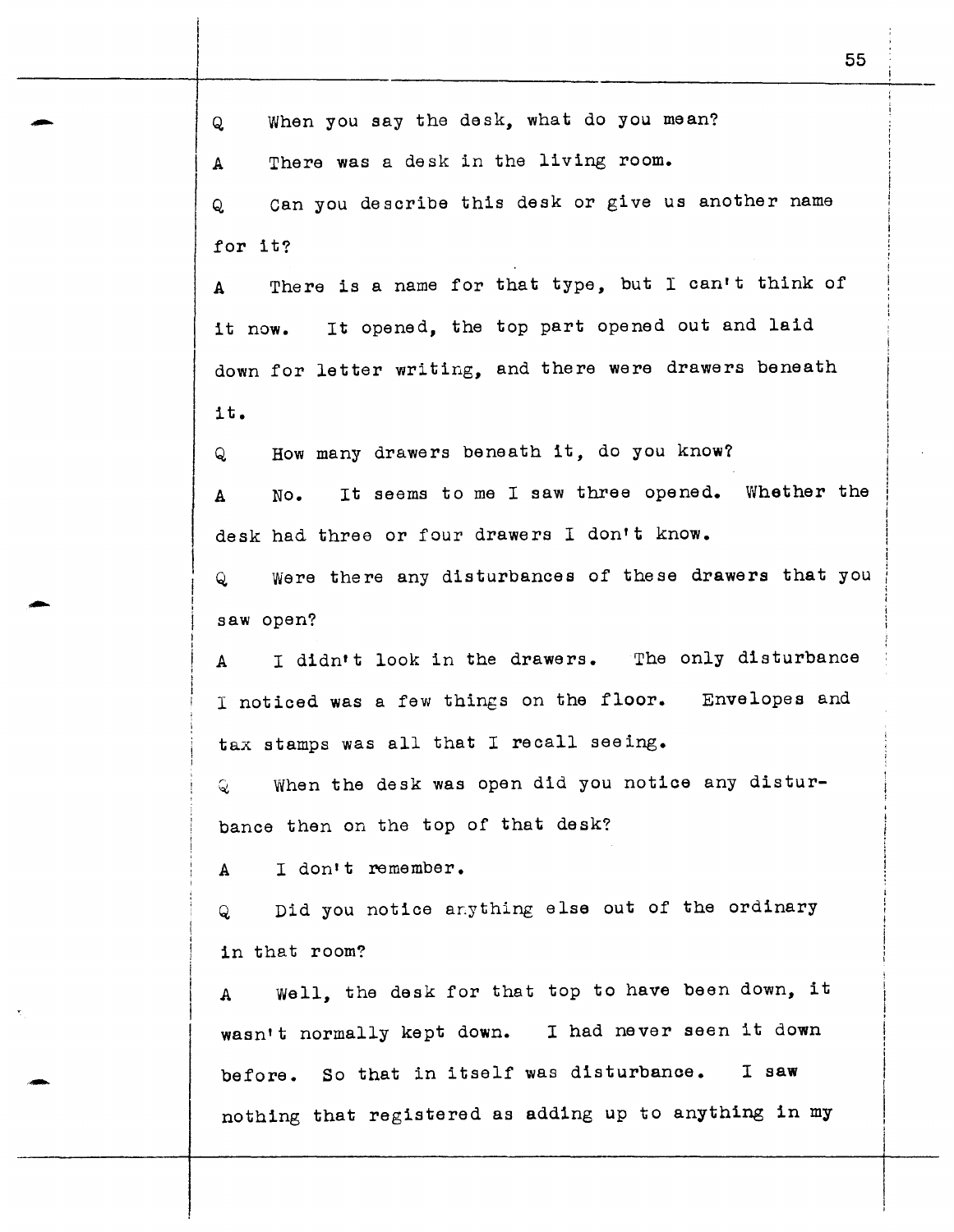56 mind. Q Did you notice anything, any window, any door that might have been broken? A The door to the lake was wide open and the screen door from the porch to the lake was also wide open, but I saw nothing broken. Q Did you then go into the other part of the living room? A I walked around. Q Did you notice the couch? A Yes. Q You were familiar with that couch on previous occasions? Yes. A Did you observe anything any different on this couch  $\mathbf{Q}$ at this particular time than you did on other occasions? A Nothing, other than Sam•s jacket lying on it. Q was the couch out of order, was it mussed up? A It didn•t appear to be. Q Was the jacket mussed up? A I didn't appear to be. Q. Was it wet? A I didn't notice. Did you notice any other jackets in the room? Q A No.

87

-

-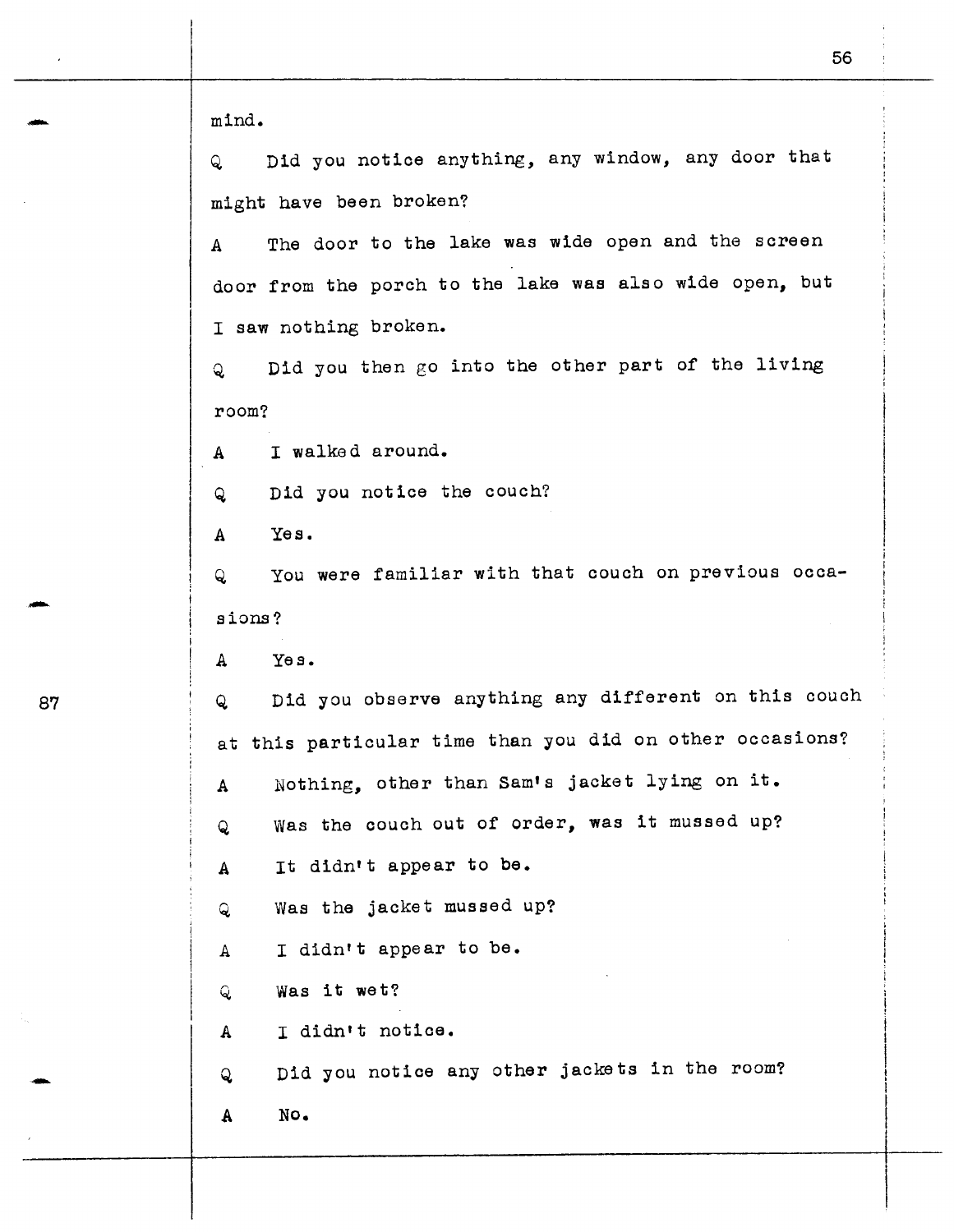Q Can you describe this jacket that was on the couch? A I believe it was his tan corduroy. Q Was it folded? A Yes. Q Neatly or otherwise? A I don't think I paid that much attention other than observing it. It was lying there and folded. Q When you say folded, what do you mean? A Well, the shoulders were together and it was lying from the shoulder to bottom, quartered. Q can you take my coat and show me how it was folded? A Yes. It was folded this way (witness demonstrates). Q Like that. Did you notice any other disturbance in the room? A No. Q was there any disturbance around the fireplace? *A* I didn't notice. <sup>~</sup>Did you notice any disturbance in Marilyn's bedroom except what was on her bed? A No. I only went into the room once, and the second time, I mean, well, I went in twice. The first time to see if I could do something for Marilyn. The second time it was necessary to go in to pull the door closed. Q Did you notice any lights burning when you went upstairs?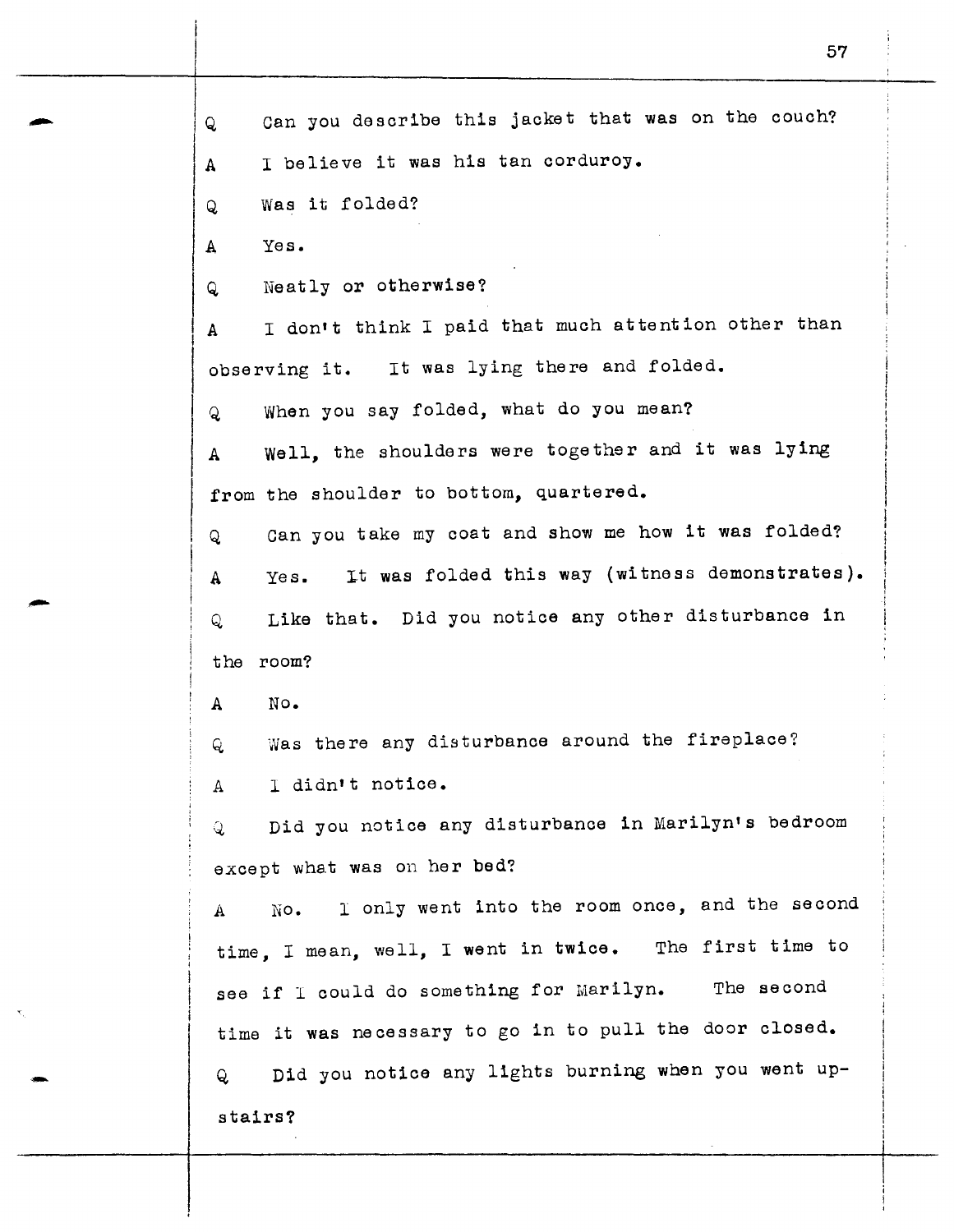A At first I didn't notice a light, but later I noticed the lamp in the front room on a chest of drawers burning. It was shortly after I got there I noticed it, but I don't know exactly when, and I am sure it wasn't the first time I went upstairs.

 $Q$  Had you been in their bedroom prior to her death? A I was through the upstairs at the time they had a fire. I don't recall having been upstairs in that house at any other time.

 $Q$  How long before the death was the fire?

A That was a year ago in March, I believe.

<sup>~</sup>What kind of a bed would you call this, would you call it an antique bed?

A Oh, four poster bed.

-

 $Q$  Are you acquainted, do you know whether or not there was any broken parts to this bed?

I don't know. I would have no occasion to know. Α Q. How long had you been in the house approximately when you noticed the jacket?

A I don't know. It must have been quite a bit later. because I was busy doing everything I could do, as anybody mentioned something, I wouldn't have just walked around trying to grasp what happened until later.

Q was it before Sam left with his brother, or afterwards?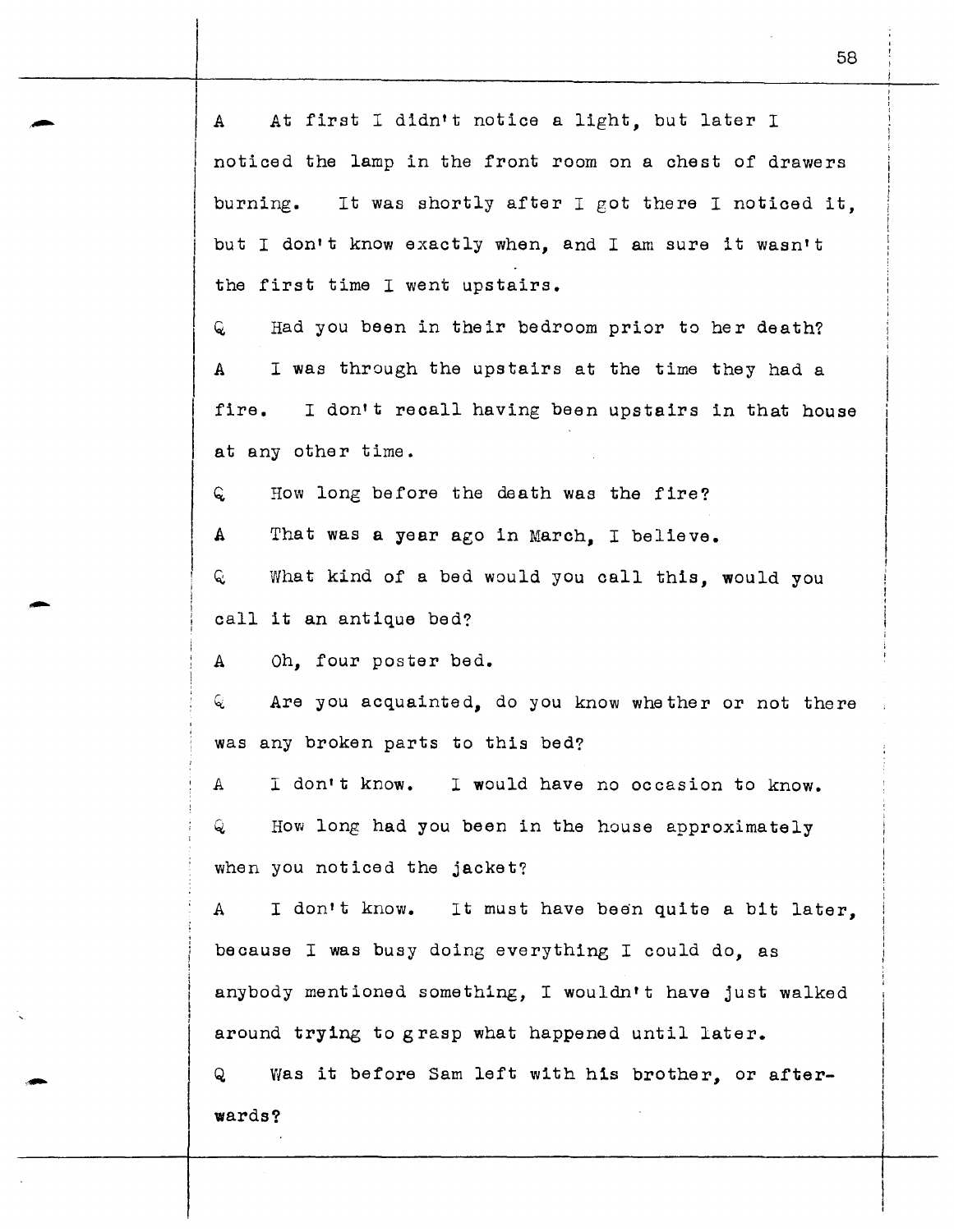A I have no idea whether it was or not. Q Who was in the house when you noticed it? <sup>A</sup>I don't even know. I can•t remember when I noticed it. Certain things, I was trying to see so much, and certain things I saw and other things just didn't register. Q In relation to the events that occurred, of people coming and going, do you have any idea as to when you noticed it? A It must have been quite a bit later. Q You noticed water on the steps, wet footprints on the steps? A Yes. Q Did you notice it then, did you notice the couch at that time? A I don't, no, I couldn't have noticed it at that time, because I went through the kitchen upstairs. It wasn't until later that I wandered around outside and through the living room and that was probably -- Q Now, you noticed water on the porch, a puddle of water on the porch, and you noticed the desk or secretary out of order being disturbed? A Yes. Q Did you notice the couch at that time? A I don't think so. All that I could see from the hall between the study and the kitchen.

59

-

-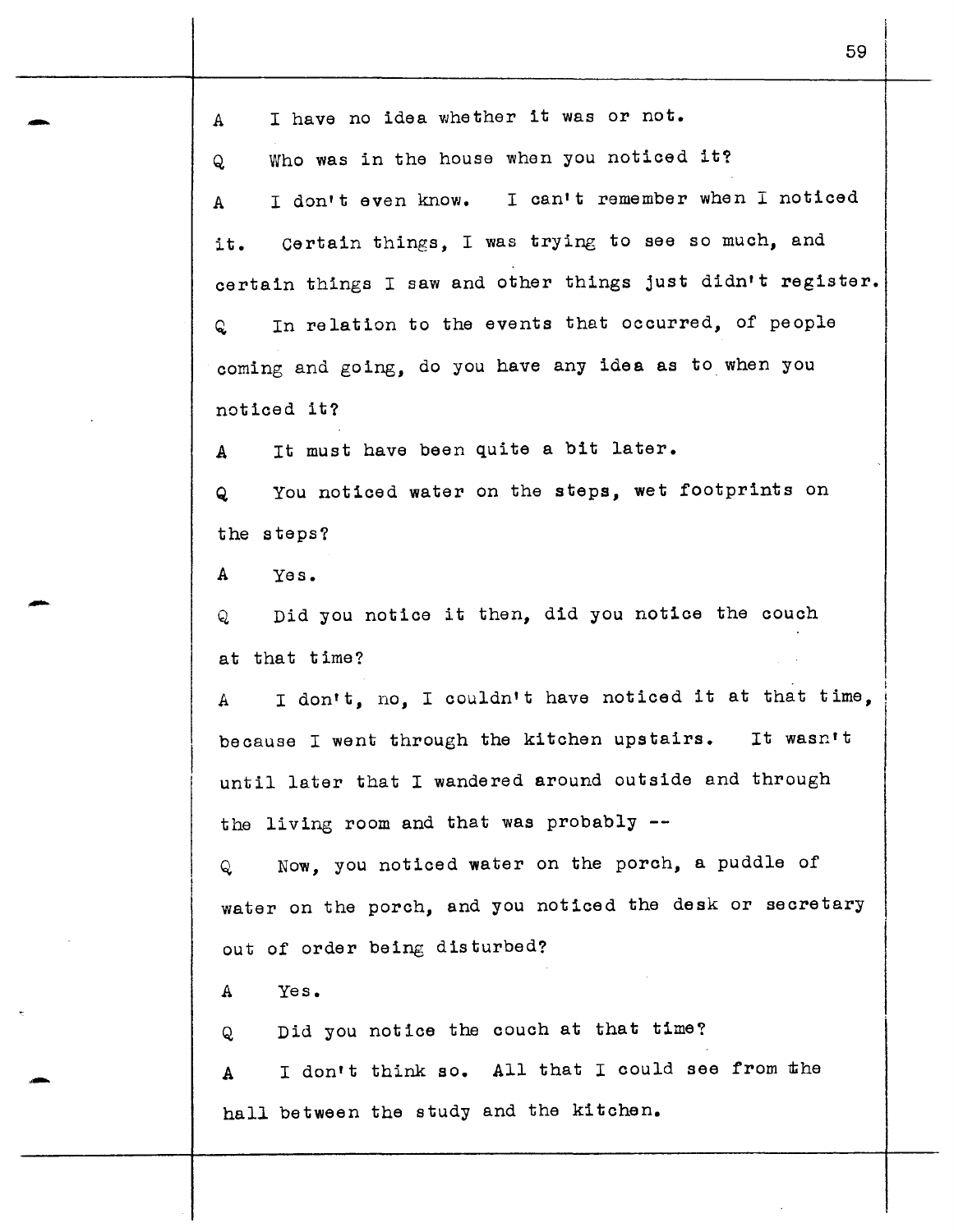Q Do you recall going into that part of the living room when you first went in there in the morning?

A No.

Q How long do you think you were there before you went up, were you there a half hour or an hour or two hours before you noticed that?

A Well, I got home at 10:30, which was my first recollection of time. I left because it became obvious there was nothing more I could do. Possibly I saw that, in relationship to time, an hour and possibly two hours before I left. That is my only way of relating. Q The things that you recall are the things that were

out of order or out of place or disturbed?

A Not necessarily.

Q Do you recall other things that you saw in those rooms that were not out of order, not out of place, or not disturbed?

A Anything that looked in its right place I just, well, how could I explain it, you walk into a room you are used to seeing, you don't notice

MR. DANANCEAU: You mean passed

unnoticed?

A Pardon?

-

MR. DANACEAU: Passed unnoticed? A What do you mean, passed unnoticed? I walked in a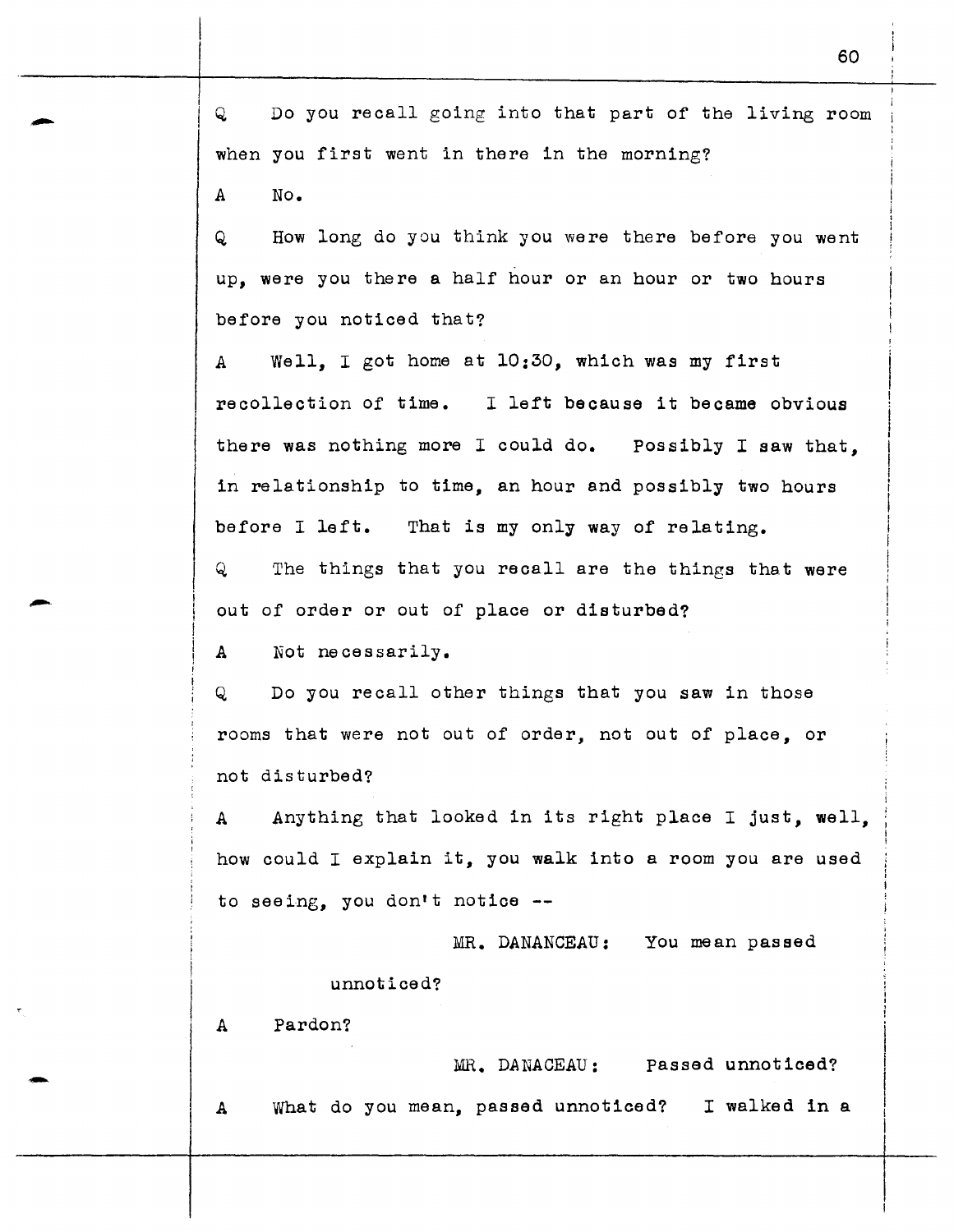room that I am used to seeing, and the only things that would attract my attention was something that didn't look  $-1$ Q Hadn't existed previously, out of order, is that what you want to say? A Not existed previously, just wasn't in the same order that I was accustomed to seeing it. ;  $Q$  Did you go down towards the beach? I  $A$  No.  $\parallel$ Q Did you go down to the head of the stairs that lead I down to the beach? I I A I think I did. I Q Did you see any wet foot marks out there? I I A No. I didn't notice. I didn't go as far as the steps. I I Q How large or how big were these foot steps, the wet foot steps that you saw on the steps leading upstairs? A I merely have an impression of wet foot steps. <sup>I</sup> have no conception of size. Q Do you recall anything else that Dr. Sam may have said to you that you haven't related here? A No, I can•t think of anything that I haven't related here, or if forgotten now that I didn't relate in my first statement. Q Now, you and Marilyn were socially acquainted? A Yes. Q Did she come over to see you frequently, or you go

61

-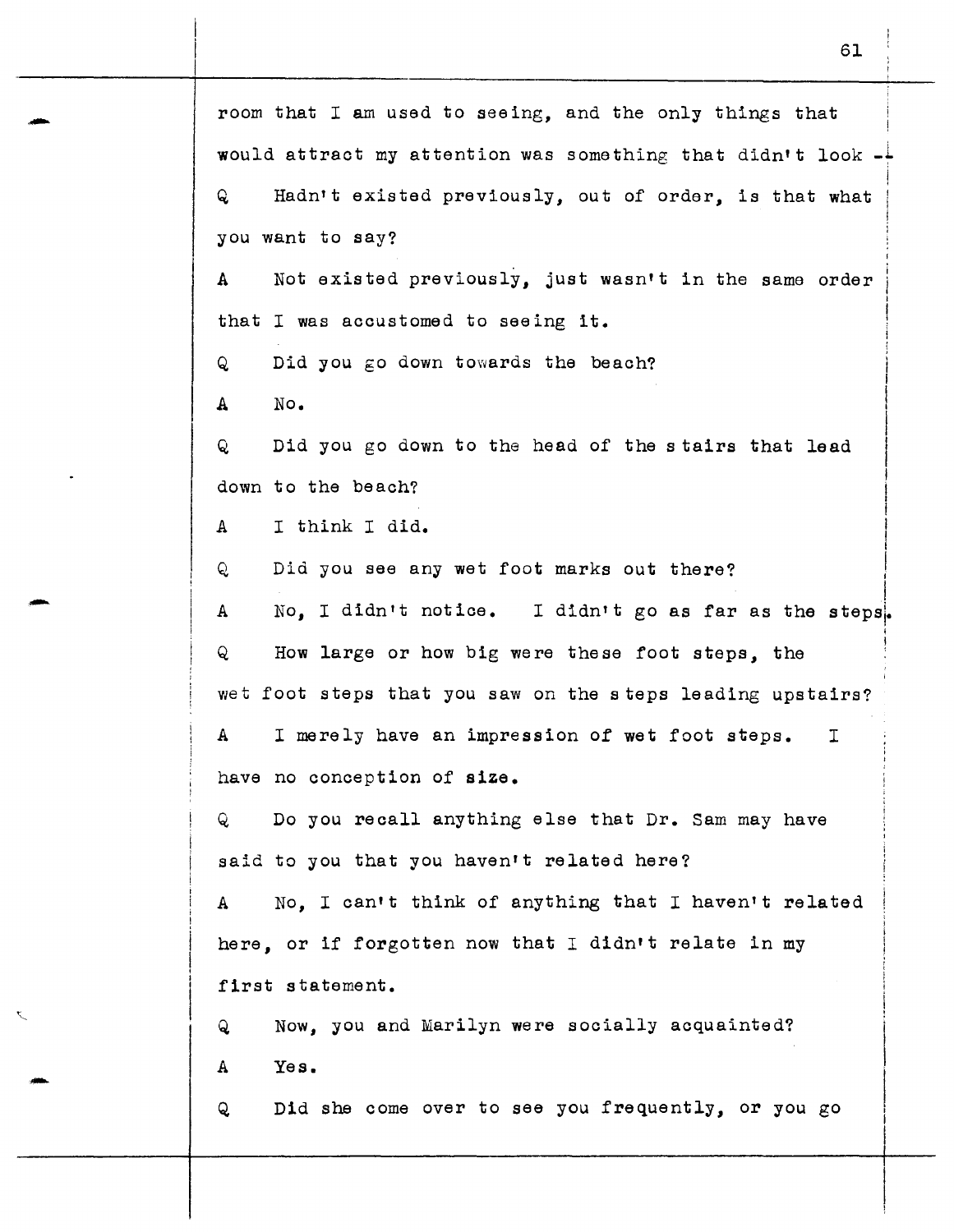over to see her frequently?<br>A Mo. not as neighbors d No, not as neighbors during the day. She did several times, I wouldn•t say frequently, I wouldn't even say it was as much as once a week. There were some weeks. possibly a year or so, before she became interested in golf and bowling and so many activities of the Junior .. Women's group. She would come over occasionally, possibly with a question, as to possibly to borrow something or to return something, or with a question as to what to do about some small thing in the house. I remember she wondered if something was wrong with something. and I am slightly more mechanical minded at fixing things than she was, so she would ask questions on occasions. But that was more a year ago than recently. Q Did she ever become confidential with you? A No. Q Did she ever tell you any of her innermost secrets? A No. Q You were present on occasions when her husband and other people were around? 89 A Yes. Q In parties? A Yes. Q Did you ever notice any disagreements or difficulties or hear of any?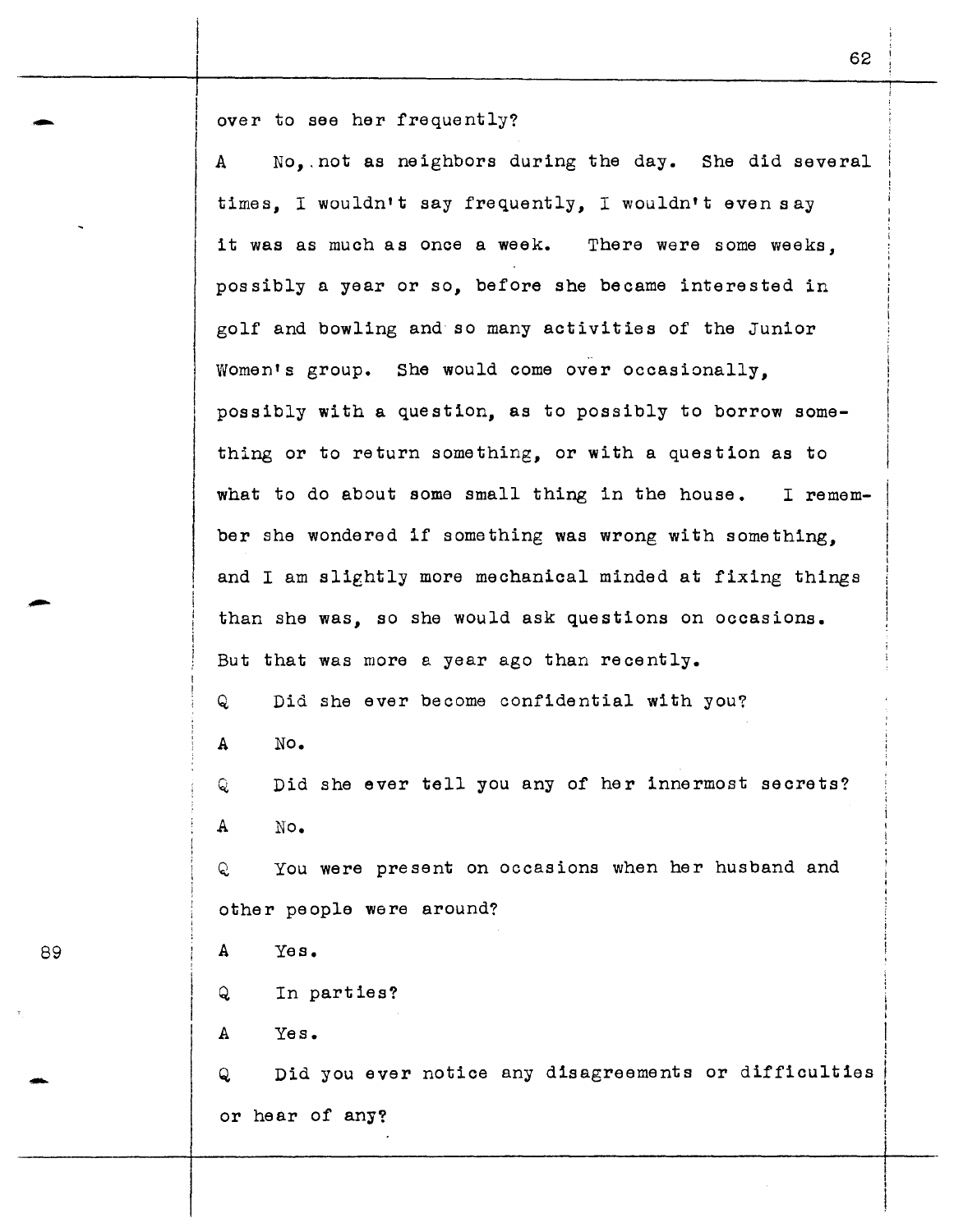A Not of any, shall I say, unusual nature. Q Well, what did you hear, could you tell us? A Well, it was such things as, oh, what can I use for an example, very trivial or ordinary. Q What do you mean by trivial? A Well, he wanted her to make a couple of cherry pies and she didn't want to, and he couldn't see why it would hurt her to make a couple of pies, and she finally baked the pies. It was nothing, just ordinary. Q Did she ever complain to you about his staying away at night and not telling her where he could be found? A No. She, well, I don't know whether I can say she was annoyed at his hours, well, for example, last fall when there were football games and basketball games that we both enjoyed so much, Sam had office hours, and <sup>I</sup> gathered she would rather have gone with him, but went with us instead because he had office hours, and whether she liked it or not it was something she had to accept. There didn't seem to be any necessarily anger over it. It was accepted as an annoyance. Q Did you ever see Sam display any temper? A No. Q Did she ever complain to you of his disposition or temper towards her?

A Not that I recall.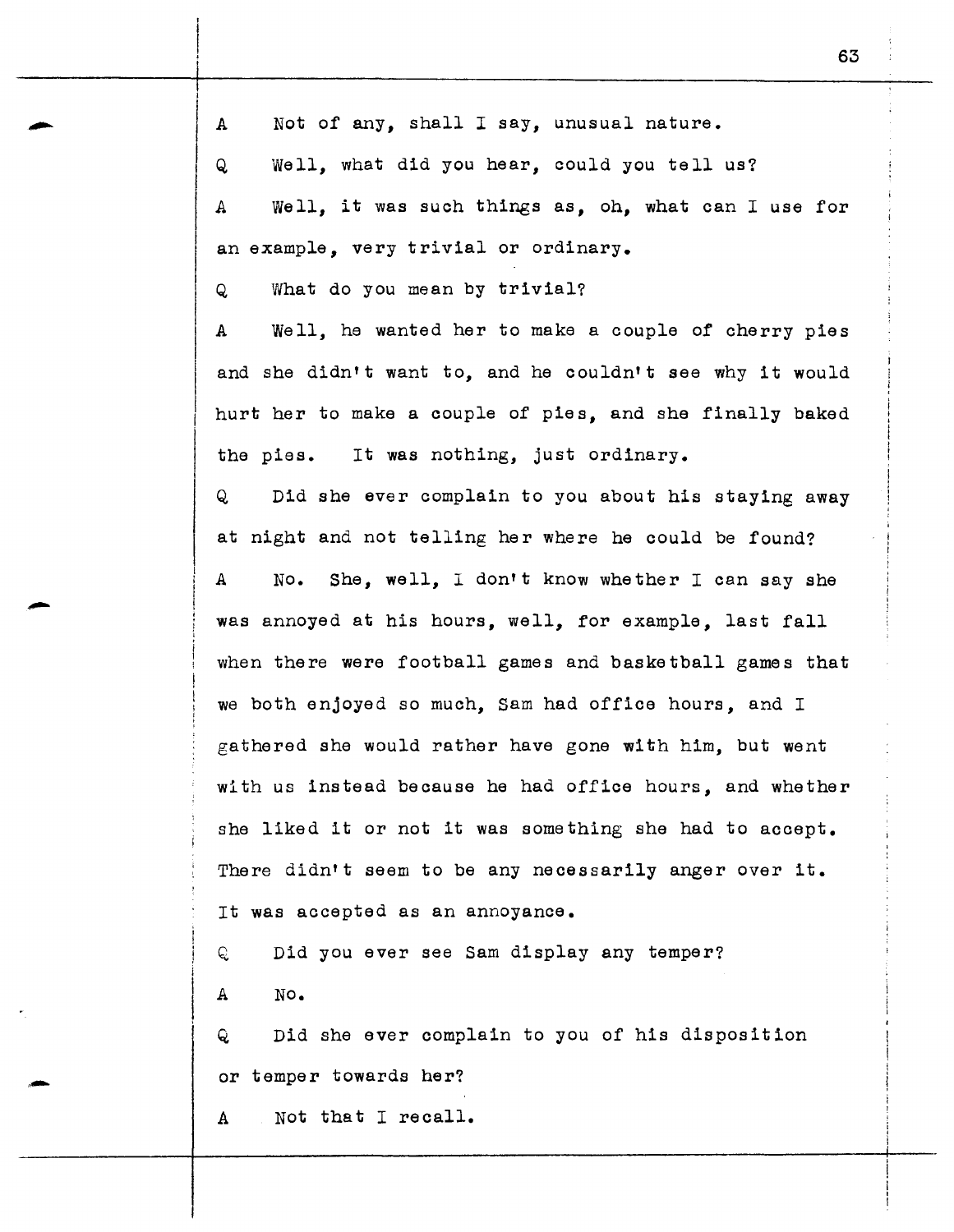Q Did she ever confide in you that she had tried to reach him at the hospital on occasions, and his office on occasions, after he had told her that he could be found there, and then she wasn't able to locate him in those places, did she ever tell you anything about that?

A Yes.

-

-

-

Q What did she tell you?

A But not of a ccnfidential nature, because I had been told I could reach him a good many times and wasn't able to reach him.

 $Q$  That is what she told you?

A No. She said something, I didn't know whether it was the relaying of the call, the switchboard at the hospital, or his office assistant not giving him the call, that is the impression I had, that possibly that wasn't as efficient as might be. But my calls were never of an emergency nature. I don't think hers would be considered either. all. So that in itself made no impression on me at

Q If I remember correctly, you stated that previous to a year ago, about a year ago, she used to be a more frequent visitor?

A Yes.

Q What happened in this last year?

A She became more active and became better acquainted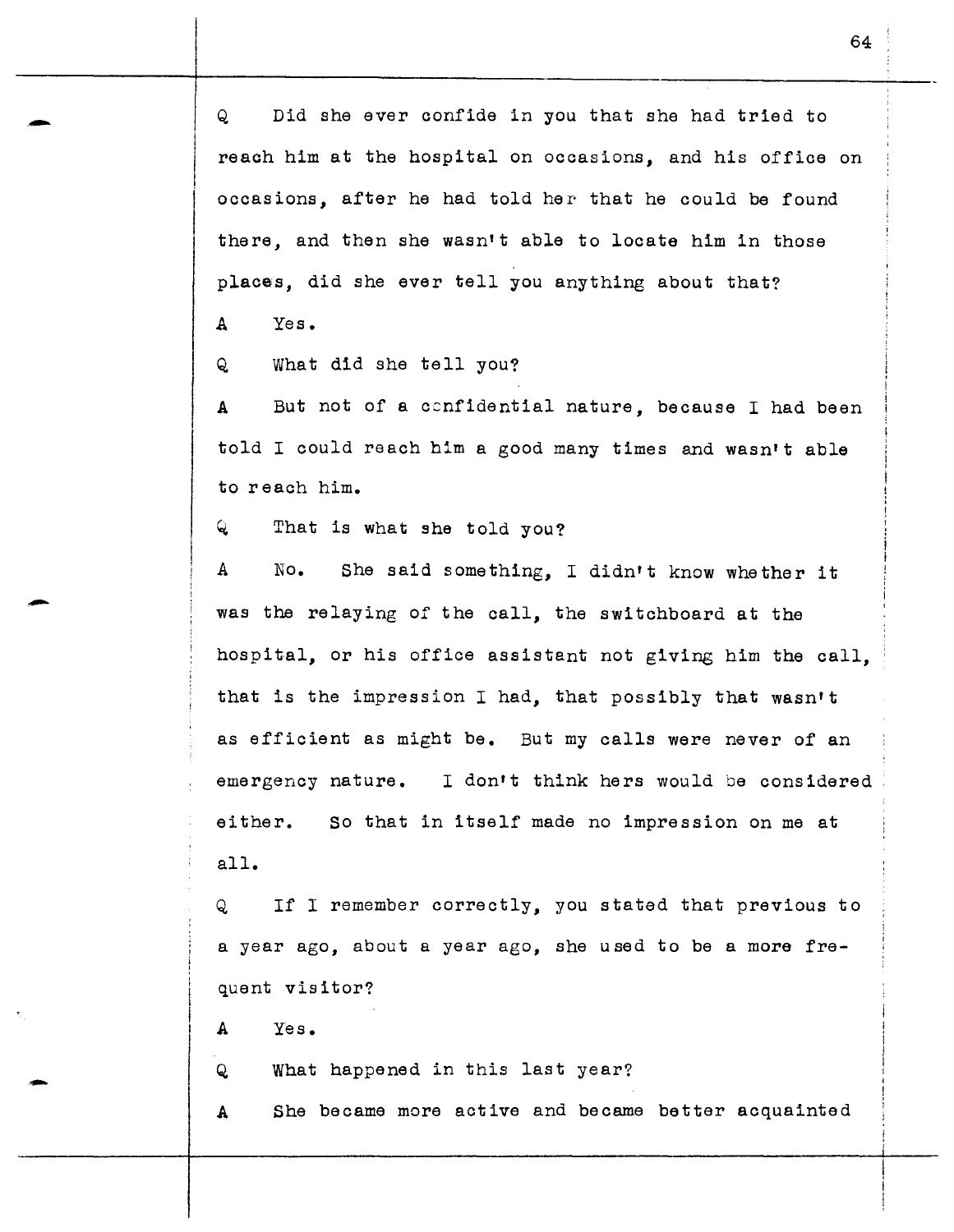with a group in the Junior Women's Club, and they were more nearly her age and had activities and interests that we weren't in. Q Do you know who some of these friends may be, the names? A Off hand, I know she played golf with Mrs. Corrigan. She bowled with a group of, I don't know whether it was. I think it was four teams which would twenty. Q Where was this? A At the bowling alley at the center. Q At the center, where is the center? A At Wolf and Dover. Q Do you know who some of her particular or special friends were in this bowling group? A No. Q Do you know Mrs. Corrigan's first name. Miss or Mrs. Corrigan's first name? *A* No. Q Does she live in Bay Village? *A* Yes. Q Do you know what street? A I read in the paper yesterday it was Bradley Road. Q Do you know or did you know of Susan Hayes? A I had met her. Q How long ago?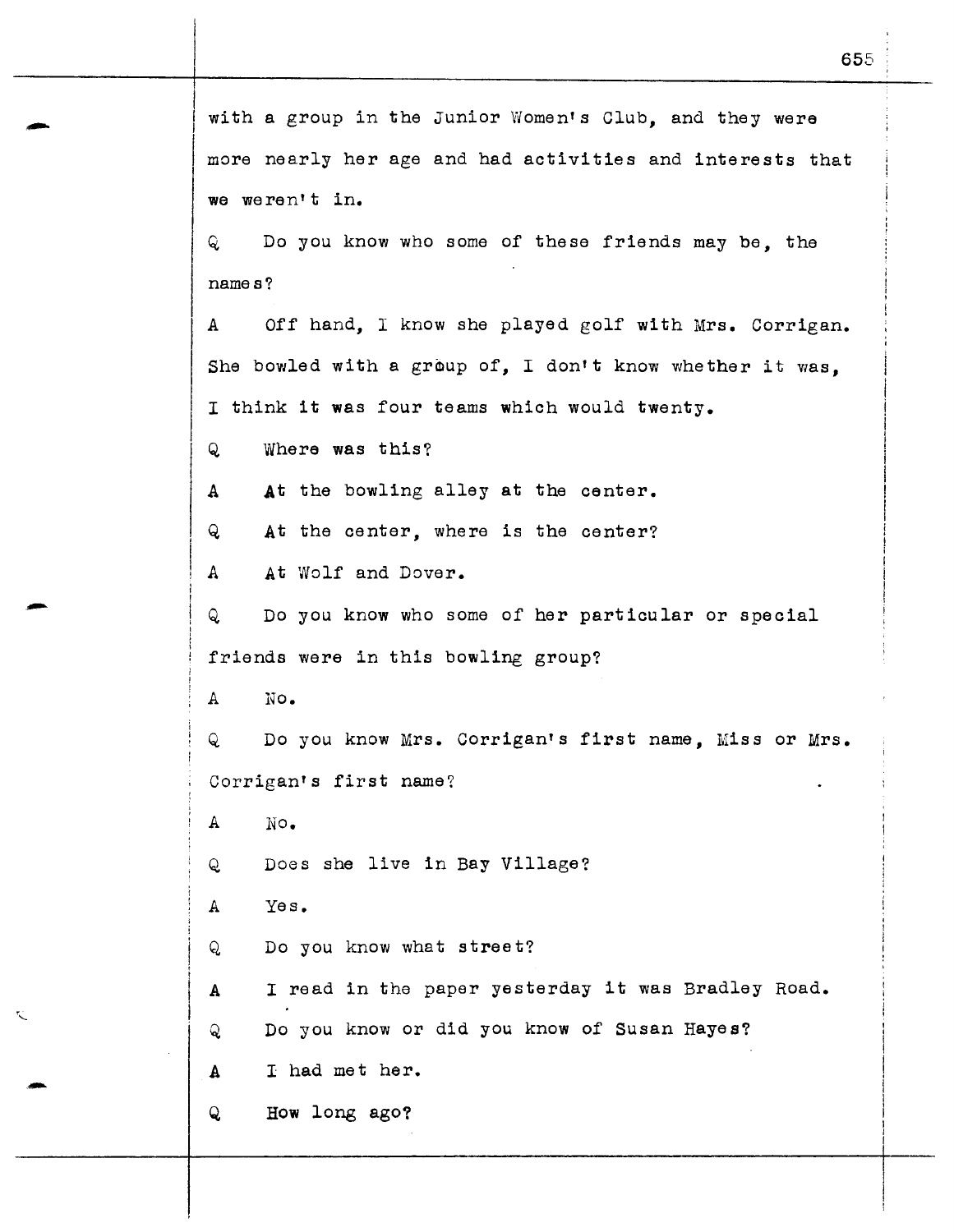|  | At least a year ago. |  |  |
|--|----------------------|--|--|
|  |                      |  |  |

90

-

-

A Q, Was she employed at Bay View Hospital at that time? A I took my daughter in for a bood count and saw her there, and I believe she took the blood count or assisted. Q Who directed you to her? A Dr. Sam. Q Dr. Sam Sheppard directed you to her. He didn't direct you to the laboratory, but directed you to her? A No, he directed me to the laboratory. Q Did you ever see Susan Hayes in the company of Dr. Sam Sheppard? A I saw her in a group which included both. Q Vvhere was Marilyn at that time? A With us. we -- she was with a doctor I understood she was to be engaged to one day down at the lake. Q Where was this? A When we were water skiing. Q Down at the lake, where do you mean at the lake? A Well, at the beach house. Q At whose beach house? A The Sheppard' s. Q Sam Sheppard's beach house? A Yes. Q How many other people were there? A I believe there was another couple, but I don't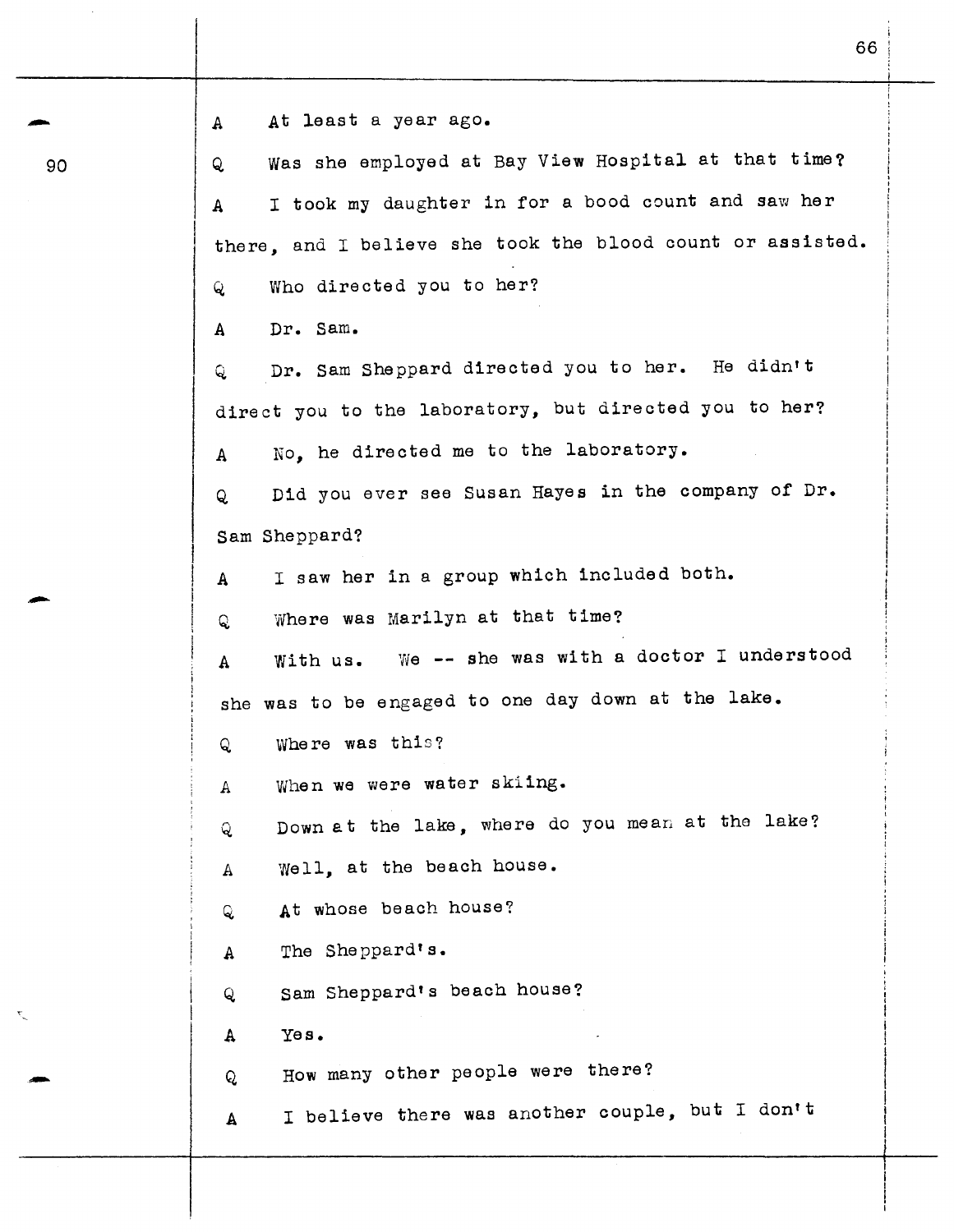recall now who. I was introduced to four people I had never met, and Sue was the only one who I had seen before at the hospital. Q You had seen her previously at the hospital? A Yes. Q Prior to this skiing party? A Yes. Q. Would you call that a skiing party? A No. On a hot summer day whenever there was time, whenever Sam was home they usually went down either for a swim or to ski if somebody would run the motor. Q How long ago was this? <sup>A</sup>It must have been last summer. It could have been two summers ago. Q. That is either in the summer of 195 -- A 152 or '53. Q Can you tell us what happened at this particular gathering? A We sat and made small talk, I assume, while different people tried the water skis. Q, Where was Marilyn at this time? A Right there. All of us were either sitting on the rail or on a bench they have there. Q Was Sue Hayes water skiing, is she a water skier? A I don't recall her trying that day.

67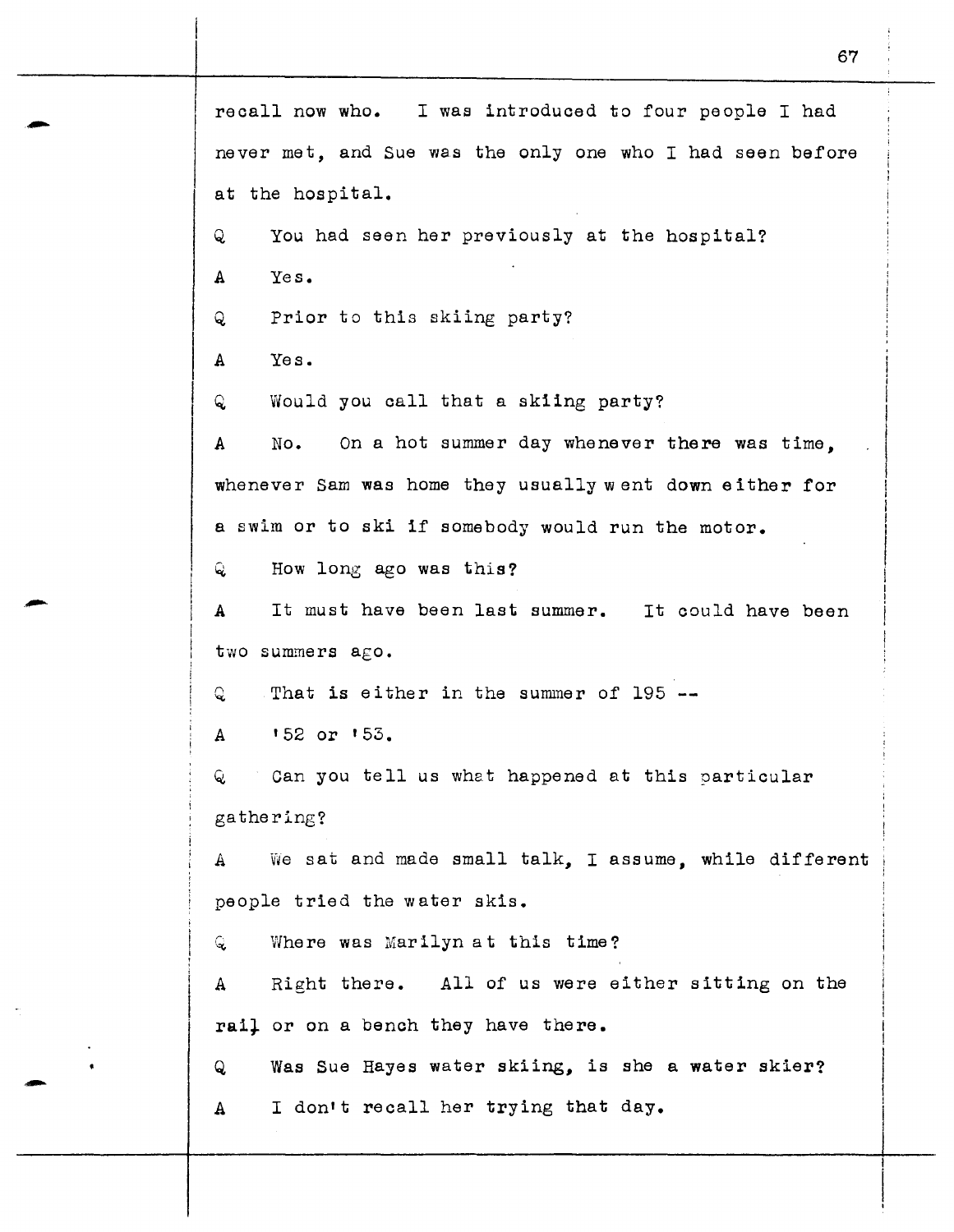Q Was there some other time when she did try?

A I don•t remember ever having seen her ski. I don't know whether she did or not. We weren't down there every time they went skiing, and they weren't down every time we took the boat out just for a ride.

Q Do you know how many ski ropes were in possession of the She ppards?

A I think there was two. The last time we skied, the last time we skied somebody said something about a new one, but whether they had gotten it between the last time we skied and this event or not I don't know. I know there were two old ropes, and it is possible they had a third new one, but not necessarily.

Q This rod to which the ski ropes were attached, can you describe it?

*<sup>A</sup>*The one in particular I can, because my daughter was trying to ski and had trouble holding it. It i at one time had been two pieces of wood with a hole through) the center and somehow had doubled over to make one heavier block necessary to hold onto. It was not as convenient as the wider hold. That is the only description I can give.

Q This one that you just described, where were the two ropes attached to it, in the center or on each end? A No, there was only one -- I don't understand -- a

 $\mathcal{L} = \mathcal{L}$  $\sim$  1.5

-

-

-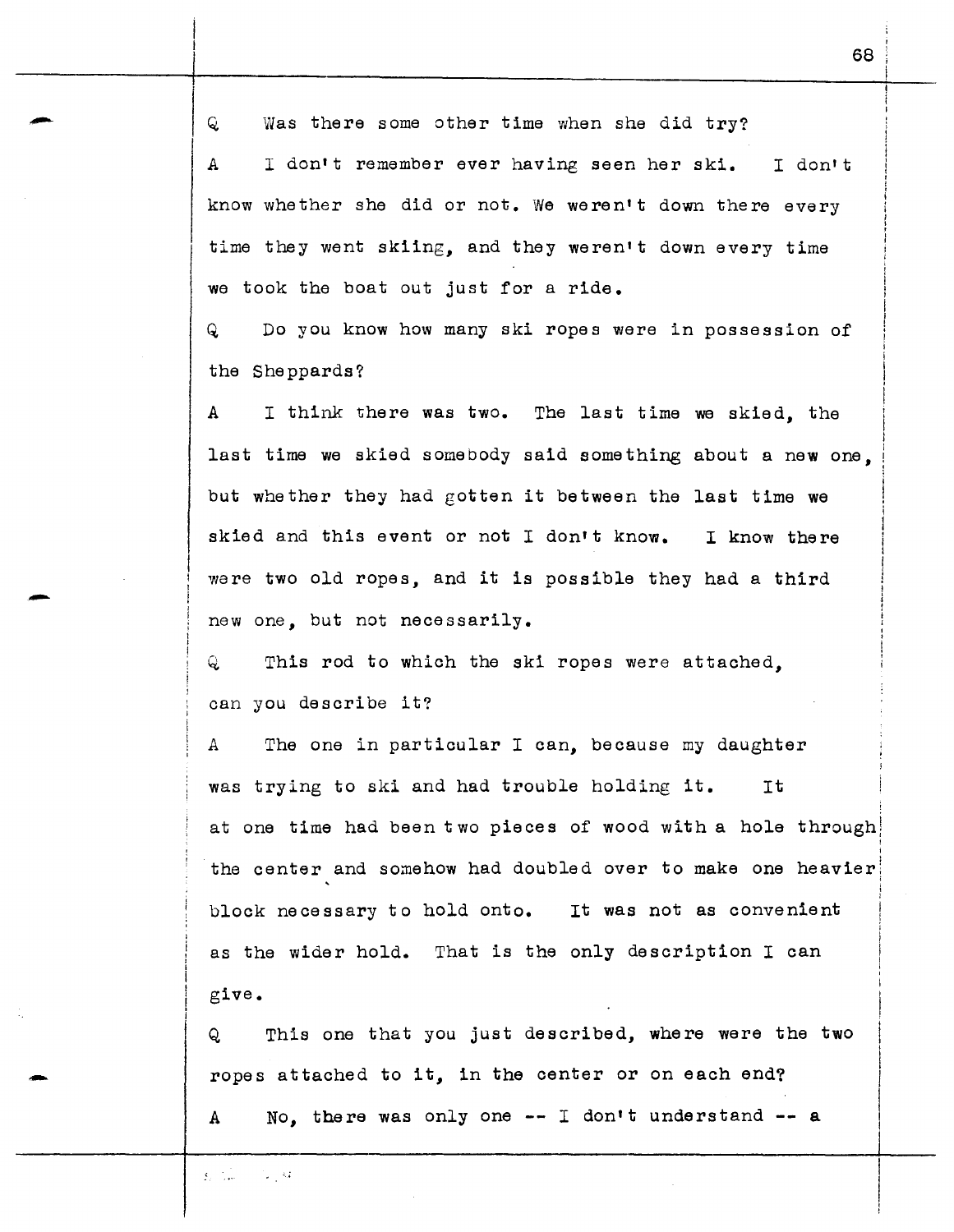ski rope fastens on the back of the boat.<br>Q is am talking about the part that you

I am talking about the part that you hold.

A Oh, that comes from one rope. Comes to two pieces and goes through the handle.

91 Q It is one handle but attaches on both ends of it? A The ropes go through that to the single rope which attaches to the boat.

> Q The piece you were talking about, were you talking about the hand-hold?

A The hand.

Q Or were you talking about the other attachment?

A That was the only thing other than a float, a wooden float, at the joining of the two pieces and the one rope. That is the only other piece to a ski rope.

Q How big is the wooden float?

A Oh, the size of a, what do you call these things that ' fishermen put on commercial nets? It is a little round wooden thing with a hole in it. Just possibly three or four inches.

Q A floater, in other words?

A Yes.

-'-

Q Made out of bamboo or something like that?

A No, I think they picked a couple of those up on the beach that had drifted in and had used them in making the ski rope.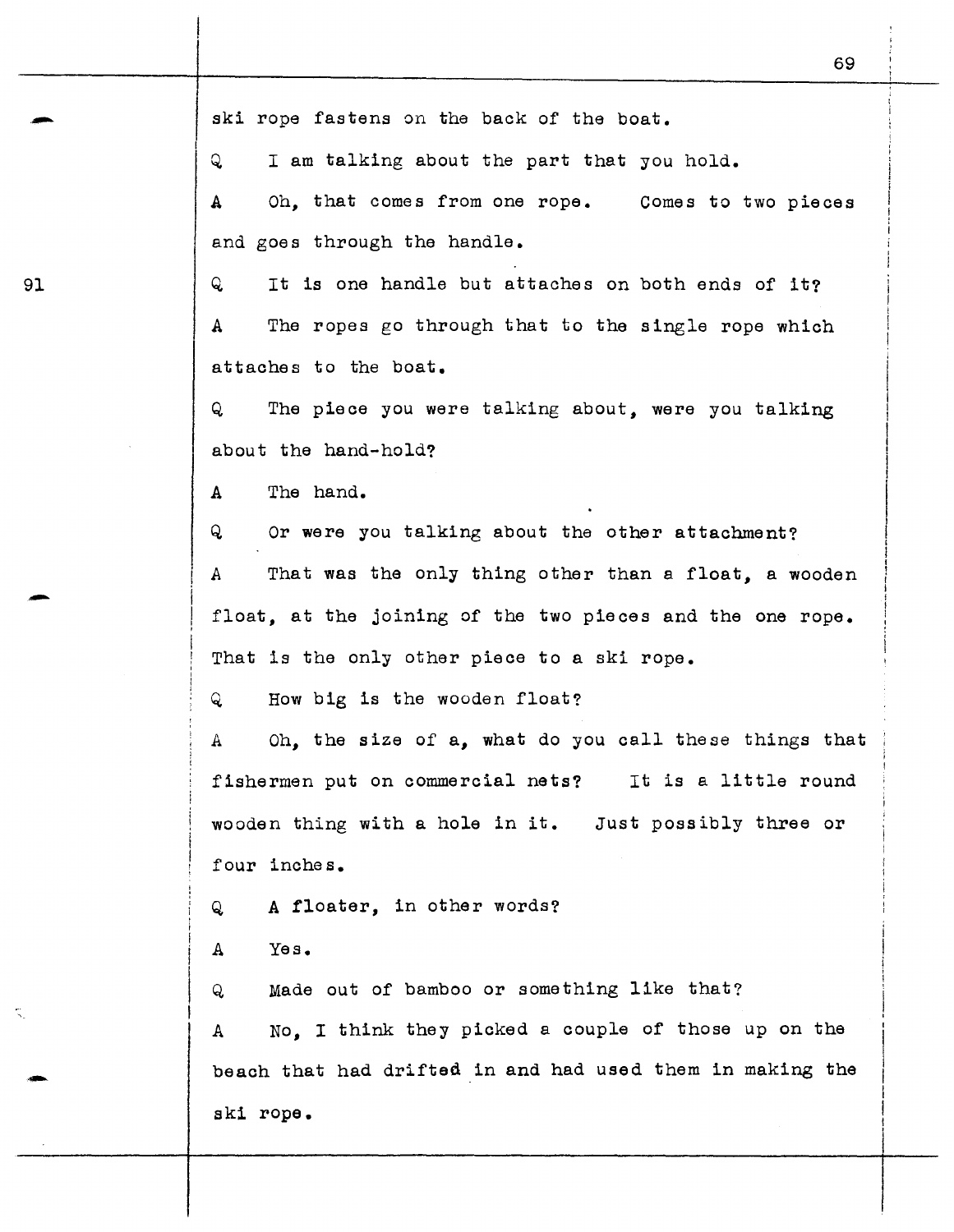Q Is there anything else? Did you ever see Marilyn get angry or display temper with Dr. Sam? A No. Q When did you find out that Marilyn Sheppard was pregnant? A She told us at a dinner at the F.O.P.A. dinner, I believe it was. Q You mean the Fraternal Order of Police Associates? A Yes. Q When was that? A It was a Thursday. I don't know whether it was, around the 26th or the 27th. Q Of June? A Of June. Q Where was this dinner? A At Schlueter's, or what was Schlueter's, I don't know the name of it. Q Now, who was there when she told you she was pregnant? A No other person or acquaintance. Q No. were you there alone? A No, my husband and Sam and Marilyn and I. Q Anyone else? A Were together. At a table, I believe, we were at a table by ourselves or possibly we were standing in a, our own group, in the hall.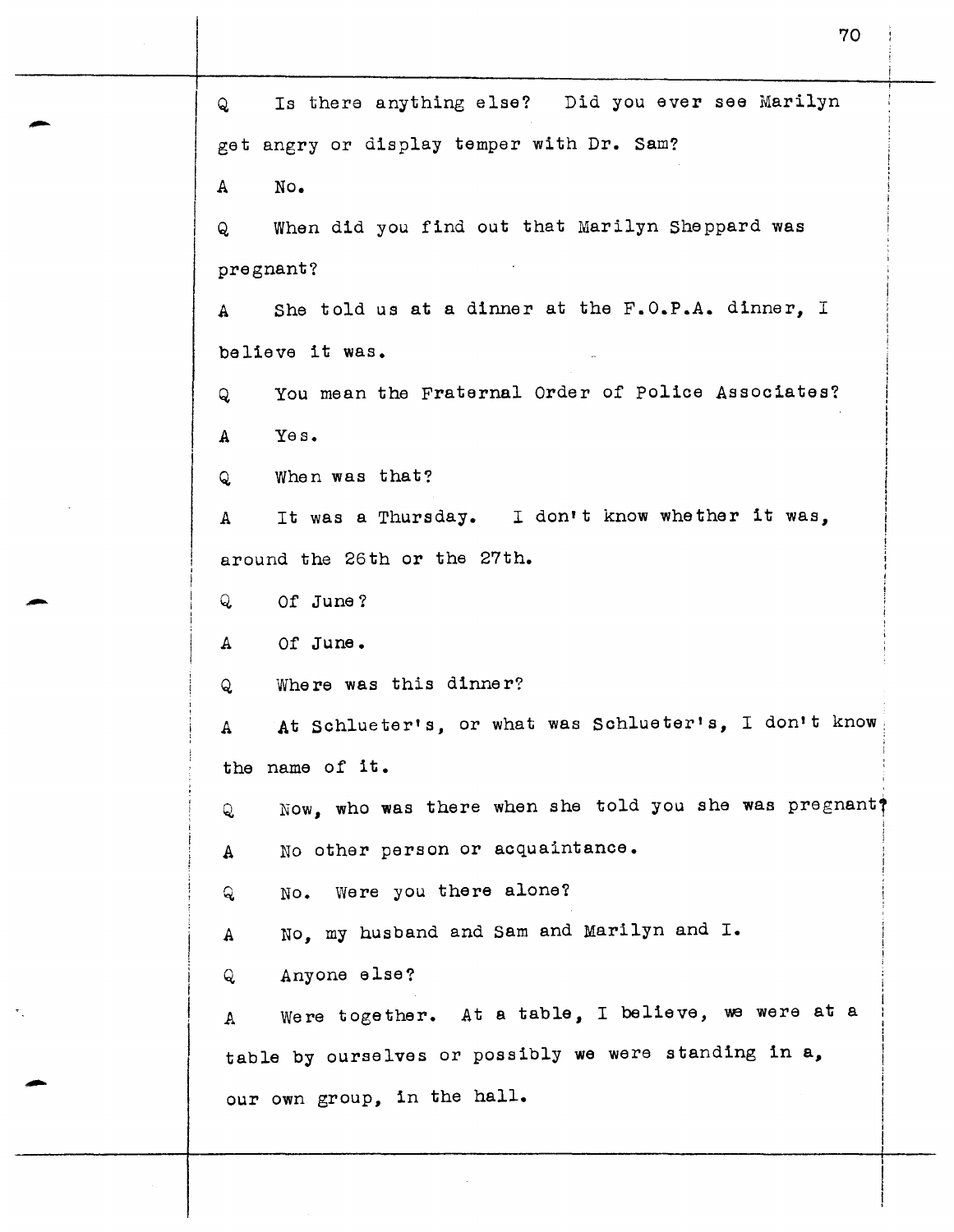Q Did Sam Sheppard know that she was pregnant? **A** I assume he did. Q He heard her tell you she was pregnant? A Yes. Q Did she tell you anything at all about this pregnancy? A No. Q Did she tell you when she expected it or how long she had been pregnant? A Yes. I said when will it be, and she said December. Q December? A Yes. !  $\mathbf{I}$ Q Did she tell you anything at all previous to realizing! I anything she had done previous to realizing that she was pregnant, did she tell you who her doctor was? A I don't think so. Q. Did she tell you who made an examination of her pregnancy? A I don't think I, I really don't remember whether she ever did or not. I wouldn't have asked, with her fatherin-law and two brothers-in-law doctors, there would be no point in me asking. Q How did she happen to tell you she was pregnant? <sup>A</sup>I don't know how **it** came out. Her dress **was, she**  kept complaining about her dress being so tight. <sup>I</sup> don't know whether one of us, she said something again

71

-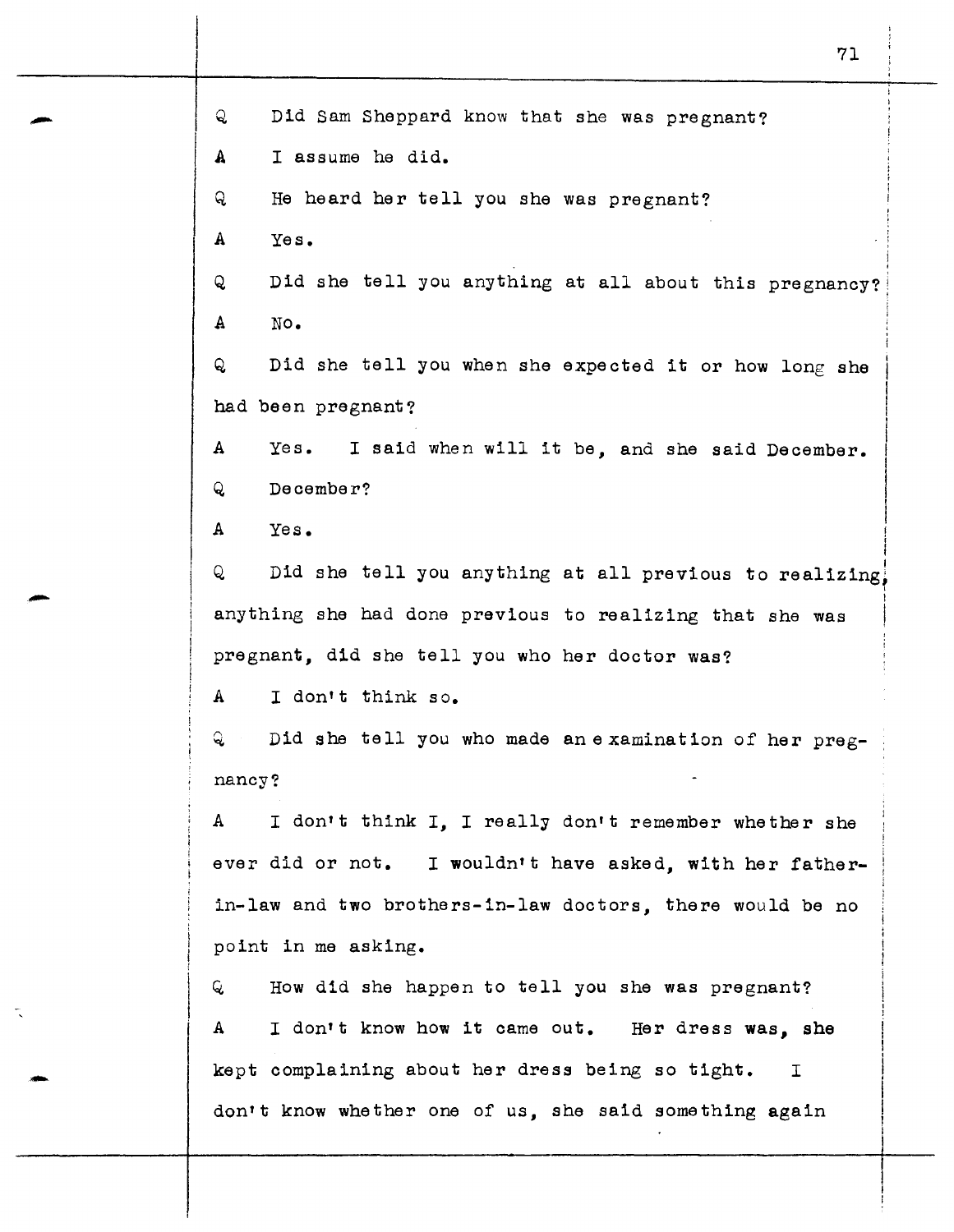$\vert$  $\vert$  $\vert$ I I about it being tight, and one of us just looked at her, from the tone or something, and she just laughed and said. "Yes," and we were surprised. She complained several times that evening of her dress being so tight, she could hardly breathe. Q Was she a meticulous woman? A I would say so. Q She kept her house pretty well in order? A Yes. Q When you went lnto the bedroom, did you see anything out of the ordinary except that bed? A No. I saw, 1 saw some clothes on a chair there. I didn't see what. To me, I have a habit of throwing slacks I work in on a chair, not better clothes, and to me that didn't seem normal or abnormal. Q Were the curtains disarrayed? A I didn't notice. Q Were any chairs turned over? A I didn•t notice. Q was the chest of drawers disarrayed? A I didn't notice that either. Q Was anything on the top of the chest of drawers disarrayed? A I didn't look. Q Was anything on the bed disarrayed?